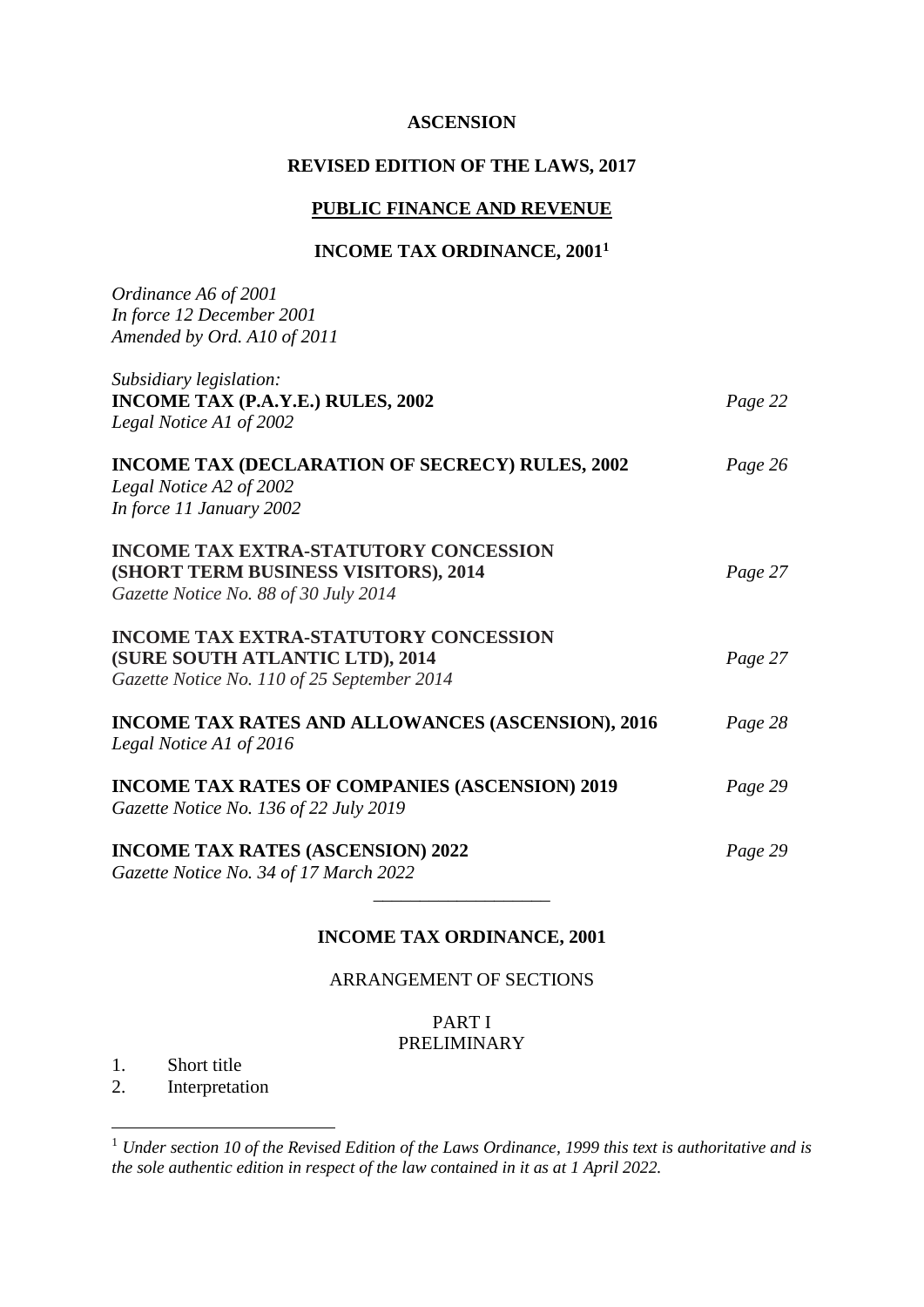- 3. Appointment of Commissioner and other officers
- 4. Confidential information<br>5 Income Tax
- 5. Income Tax

#### PART II

## TAXABLE INCOME AND CHARGEABLE INCOME

- 6. Taxable Income
- 7. Chargeable Income
- 8. Exempt income
- 9. Transfer of allowances

#### PART III

#### TRUSTEES, AGENTS, PARTNERSHIPS, ETC.

- 10. Chargeability of trustees, etc.
- 11. Acts, etc., to be done by trustees, etc.
- 12. Manager of bodies of persons
- 13. Indemnification of representative
- 14. Deceased persons
- 15. Partnerships

#### PART IV

#### ADMINISTRATION & COLLECTION

- 16. Notices of chargeability and returns
- 17. Power of Commissioner to call for returns, etc.
- 18. Returns to be deemed to be furnished by due authority
- 19. Books of account
- 20. Official information and official secrecy
- 21. Signature of notices
- 22. Service of notices
- 23. Commissioner to make assessments
- 24. Additional assessments
- 25. Notices of assessment
- 26. Revised assessments
- 27. Errors, etc., in assessments and notices
- 28. Time within which payment is to be made
- 29. P.A.Y.E. Scheme
- 30. Penalty for non-payment of tax
- 31. Procedure as to enforcement of payment
- 32. Procedure in cases where objection or appeal is pending
- 33. Suit for tax by Commissioner
- 34. Recovery of tax from persons leaving Ascension
- 35. Deduction of tax from official pension
- 36. Power of Commissioner to remit penalty
- 37. Repayment of tax

#### PART V APPEALS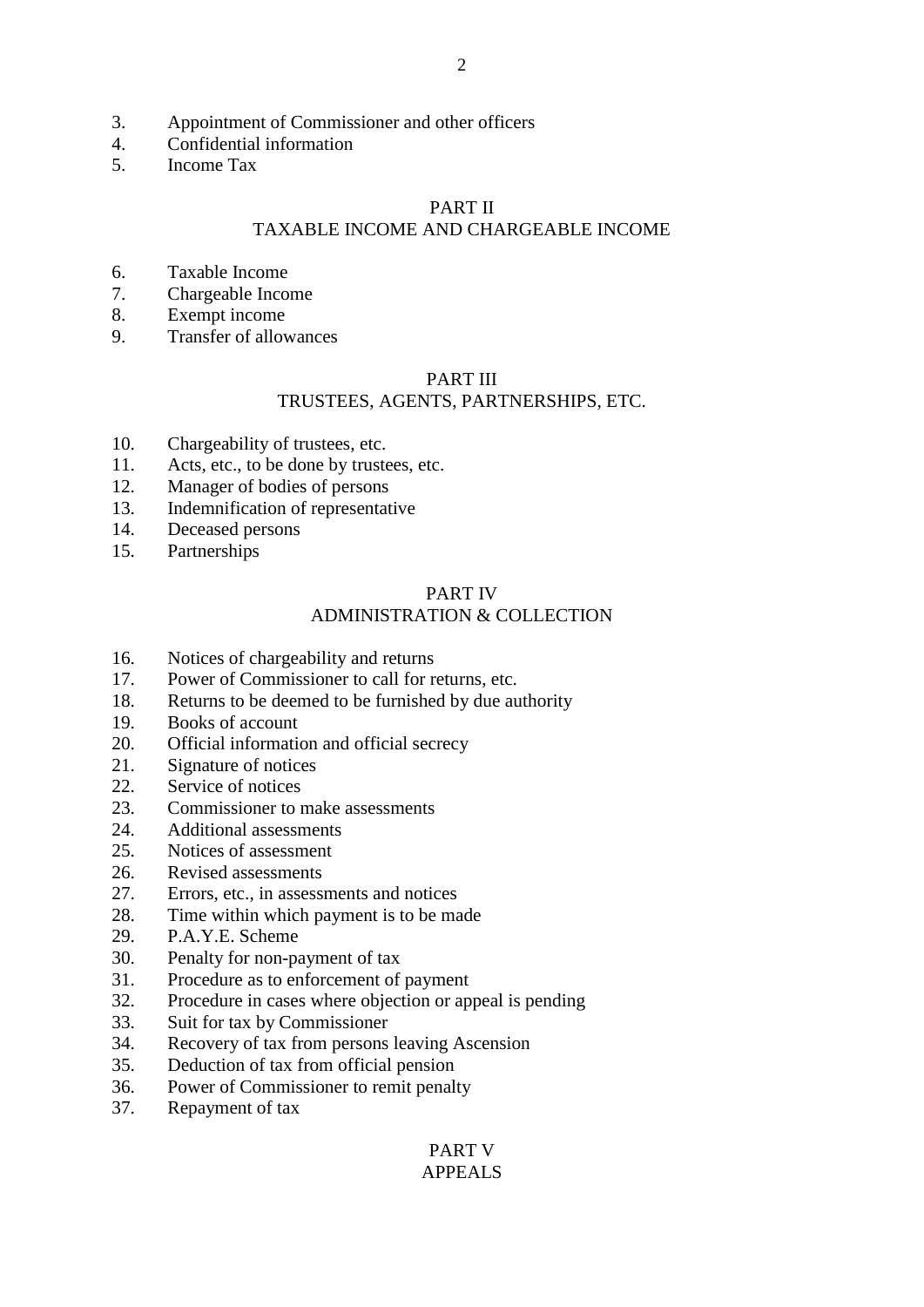#### 38. Appeals against assessments

#### PART VI SUPPLEMENTAL

- 39. Penalties for offences
- 40. False statements and returns
- 41. Tax to be payable notwithstanding any proceedings
- 42. Saving for criminal proceedings
- 43. Rules
- Schedule I: Taxable income
- Schedule II: Allowances
- Schedule III: Exempt income
- Schedule IV: Enforcement of income tax

#### **INCOME TAX ORDINANCE, 2001**

AN ORDINANCE to provide for the administration, levying and collection of income tax.

#### **Short title**

**1.** This Ordinance may be cited as the Income Tax Ordinance, 2001.

#### **PART I PRELIMINARY**

#### **Interpretation**

- 2. In this Ordinance, unless the context otherwise requires—
- **"body of persons"** means any body politic, corporate or collegiate and any company, fraternity, fellowship, or society of persons whether corporate or not corporate;

**"chargeable income"** has the meaning given in section 7;

- **"Commissioner"** means the Commissioner appointed under section 3, and includes an Assistant Commissioner and any other officer appointed under that section;
- **"company"** means any company incorporated or registered under any law in force in Ascension; and any company which, though incorporated or registered outside Ascension, carries on business, or has an office or place of business therein;

- **"the Court"** means the Ascension Magistrates' Court;
- **"incapacitated person"** means any person who lacks legal capacity to manage his or her own affairs;
- **"income arising in or derived from Ascension"** has the meaning given in section 6;
- **"married woman"** includes a common law wife where it is proved to the satisfaction of the Commissioner that the relationship is not merely a temporary liaison;
- **"person"** (except in Schedule II) includes a body of persons;
- **"public body"** means any statutory corporation;
- **"return"** has the meaning given in section 16(3);
- **"ship"** means any British ship registered in Ascension and any other ship owned, hired, or chartered by or on behalf of the company holding the contract for the management of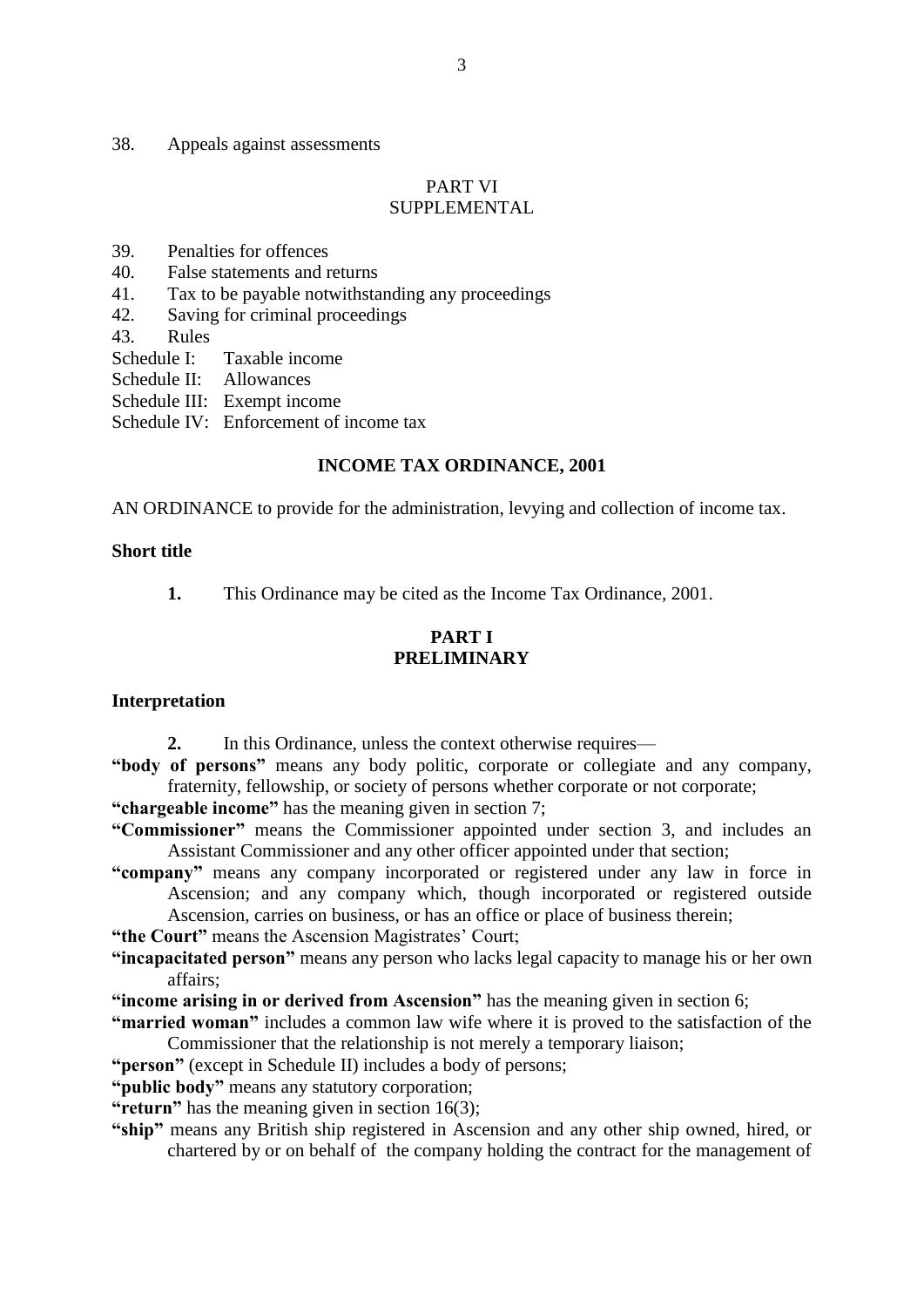the R.M.S. St Helena, St Helena Line Limited or the Government of Ascension or St Helena;

**"tax"** means income tax imposed by this Ordinance;

**"taxable income"** has the meaning given in section 6;

**"year of assessment"** means the period of 12 months commencing on the 1st April in any year; but the first year of assessment under this Ordinance commences on 1st April 2002.

### **Appointment of Commissioner and other officers**

**3. (1)** The Governor must, by notice in the Gazette, appoint some fit and proper person to be the Commissioner of Income Tax, and the person so appointed is charged with the due administration of this Ordinance.

**(2)** The Governor may, by notice in the Gazette, appoint such number of Assistant Commissioners of Income Tax as appear to the Governor to be necessary or expedient for the due administration of this Ordinance.

**(3)** The Commissioner may, with the concurrence of the Governor as to numbers, appoint such officers as are necessary to facilitate the due administration of this Ordinance.

### **Confidential information**

**4. (1)** Every person having any official duty under or being employed in the administration of this Ordinance must –

- *(a)* regard and deal with all documents and information relating to the income or items of the income of any person, as confidential; and
- *(b)* make and subscribe a declaration to that effect in the prescribed form before a Commissioner for Oaths.

**(2)** It is an offence for a person who has possession of or control over any such documents (or copies thereof) or information at any time to communicate or attempt to communicate such information or anything contained in any such documents or copies to any person—

- *(a)* other than a person to whom the first-mentioned person is authorised by the Governor to communicate it; or
- *(b)* otherwise than for the purposes of this Ordinance.

Penalty: As provided in section 39.

**(3)** A person appointed under or employed in carrying out the provisions of this Ordinance must not be required to produce in any court or other judicial tribunal any return, document or assessment, or to divulge or communicate to any such court or tribunal any matter or thing coming under the person's notice in the performance of his or her duties under this Ordinance, except –

- *(a)* as necessary for the purpose of carrying into effect the provisions of this Ordinance;
- *(b)* in order to institute a prosecution; or
- *(c)* in the cause of a prosecution for any offence committed in relation to income tax.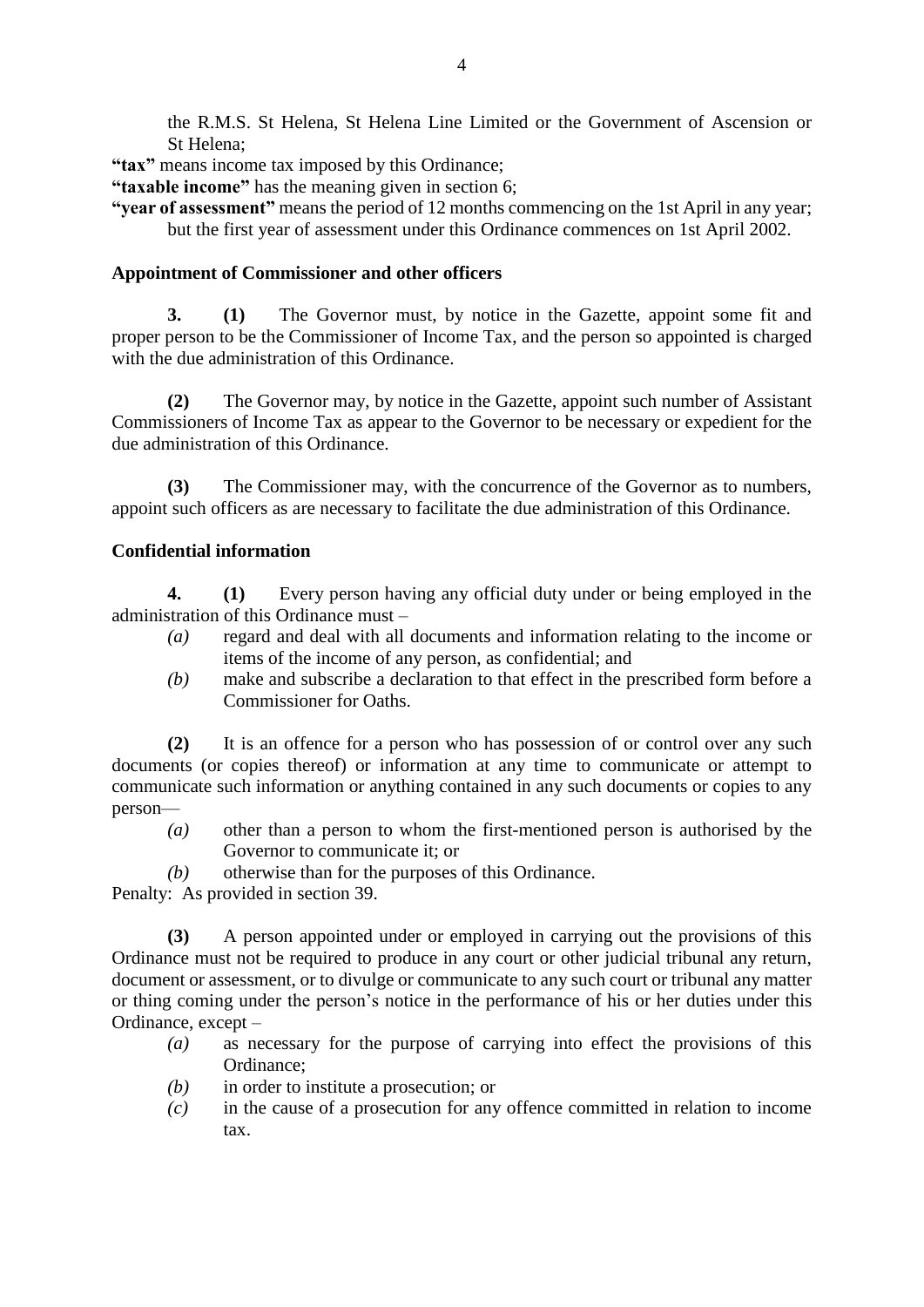**(4)** Notwithstanding anything contained in this section, the Commissioner may permit the Auditor or any officer duly authorised in that behalf by the Auditor to have such access to any records or documents as is necessary for the performance of his or her official duties; and the Auditor or any such officer is thereupon be deemed (for the purpose of this section) to be a person employed in carrying out the provisions of this Ordinance.

**(5)** If, under any law in force in any part of Her Majesty's Dominions or in any place under Her Majesty's protection, provision is made for the allowance of relief from income tax in respect of income tax paid in Ascension, the obligation as to secrecy imposed by this section does not prevent the disclosure to the authorised officers of the Government in that part of Her Majesty's Dominions or in that place under Her Majesty's protection of any facts necessary to enable the proper relief to be given.

### **Income Tax**

**5. (1)** There is to be charged, levied, and collected in accordance with the provisions of this Ordinance, a tax to be known as Income Tax.

**(2)** Income Tax is, subject to this Ordinance, payable in every year of assessment upon the chargeable income of any person for that year.

**(3)** Tax must be charged at the rate or rates from time to time approved by the Governor by notice published in the *Gazette.*

#### **PART II TAXABLE INCOME AND CHARGEABLE INCOME**

#### **Taxable Income**

**6. (1)** The taxable income of a person in any year of assessment is the total amount of the person's income arising in or derived from Ascension from the following sources—

- *(a)* any office or employment;
- *(b)* any pension;
- *(c)* in that year of assessment from or in respect of the sources mentioned in Part A of Schedule I;
- *(d)* in the previous year of assessment from any of the sources mentioned in Part B of Schedule I.

**(2)** For the purposes of this section income is derived from Ascension if such income, from whatever source or wherever paid, relates to any office or employment on Ascension; and employment includes any work performed or services rendered under a contract for services.

**(3)** Schedule I has effect for describing the several types and sources of income which are taxable under this Ordinance, and for prescribing the rules to be applied in calculating the amount of such income.

#### **Chargeable Income**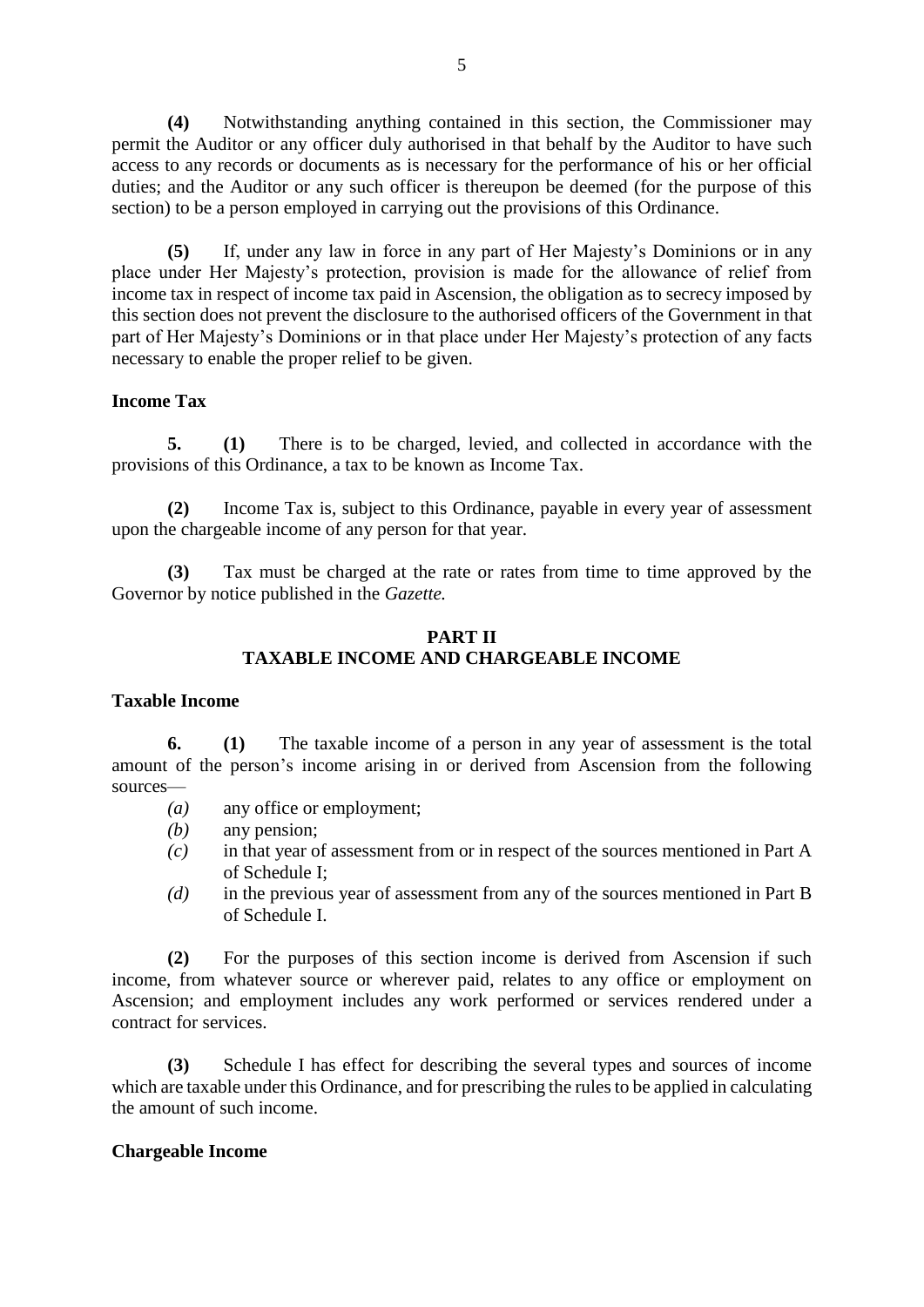**7. (1)** The chargeable income of any person in any year of assessment is the amount of the person's taxable income less the allowances (if any) which the person claims and to which the person is found to be entitled.

**(2)** Schedule II has effect for the purpose of prescribing the allowances which may be deducted from a person's taxable income in order to calculate the person's chargeable income, and for prescribing the circumstances in which such allowances may be made.

**(3)** The rates or amounts of the said allowances are, except where they are stated in Schedule II, such rates or amounts as are approved from time to time by resolution made by the Governor.

### **Exempt income**

**8.** Notwithstanding anything in this Ordinance to the contrary, there must be excluded from the taxable income of any person, any income received by the person of a type or from a source described in Schedule III.

### **Transfer of allowances**

**9. (1)** If married or common law partners are a part of the same household, any unused personal allowances, or parts thereof, of one partner may be claimed by the other partner.

**(2)** A dependant child allowance is claimable firstly by a child's mother, but where such allowance, or part of it, is not claimed by the child's mother, it, or such part of it as the case may be, may be claimed by any person or persons upon whom the child is dependent.

### **PART III TRUSTEES, AGENTS, PARTNERSHIPS, ETC.**

#### **Chargeability of trustees, etc.**

**10.** Every receiver, trustee, guardian, curator, committee or other person having the direction, control, or management of any property or concern on behalf of any incapacitated person is assessable to tax in the name of such incapacitated person in like manner and to the like amount as such person would be assessable if he or she were not an incapacitated person.

#### **Acts, etc., to be done by trustees, etc.**

**11.** The person who is assessable in respect of an incapacitated person is answerable for all matters required to be done by virtue of this Ordinance for the assessment of the income of any person for whom the first-mentioned person acts, and for paying the tax assessable thereon.

#### **Manager of bodies of persons**

**12.** The manager or other principal officer of every body of persons is answerable for doing all such acts, matters and things as are required to be done by virtue of this Ordinance for the assessment of such body and payment of the tax.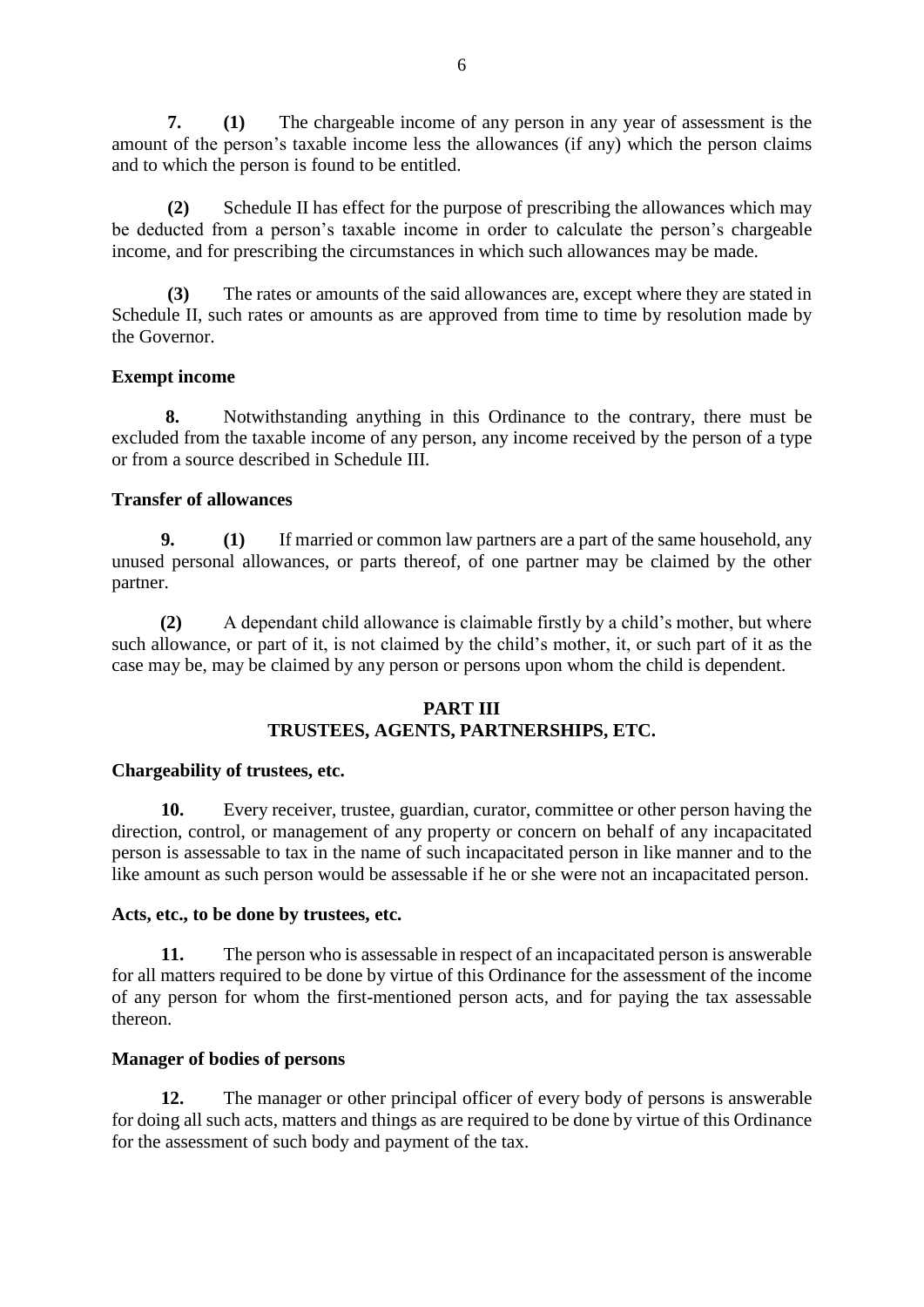### **Indemnification of representative**

**13.** Every person ('A') answerable under this Ordinance for the payment of tax on behalf of another person ('B') may retain out of any money coming to A's hands on behalf of B so much thereof as is be sufficient to pay such tax; and A is hereby indemnified against any person whatsoever for all payments made by A in pursuance or by virtue of this Ordinance.

## **Deceased persons**

**14.** The liability of any person to pay tax is not prejudiced or affected by the person's death; and the personal representative of every deceased person –

- *(a)* is liable to and charged with the payment (out of the assets of the estate) of any tax which such deceased person would have been liable to pay if he or she had not died; and
- *(b)* is answerable for doing such acts, matters and things as such person if he or she were alive would be liable to do under this Ordinance.

### **Partnerships**

**15.** If a trade, business, profession or vocation is carried on by two or more persons jointly—

- *(a)* the income of any partner from the partnership, in any period of time, is deemed to be the share to which the partner was entitled during such period from the income of the partnership and must be included in the return of income to be made by such partner under this Ordinance;
- *(b)* the partners are jointly and severally responsible for making, when so required by the Commissioner, a return of the income of the partnership, such income being ascertained in accordance with this Ordinance;
- *(c)* the provisions of this Ordinance with respect to failure to deliver returns or particulars in accordance with a notice from the Commissioner apply to any return required under this section.

### **PART IV ADMINISTRATION & COLLECTION**

#### **Notices of chargeability and returns**

**16. (1)** The Commissioner may, by notice in writing require any person to supply to the Commissioner, within a reasonable time as specified in the notice, such particulars as that person possesses concerning matters of which the Commissioner needs to be aware for the purposes of the due administration of this Ordinance.

**(2)** Without limiting subsection (1), the matters about which the Commissioner may require information to be supplied to him under that subsection include—

- *(a)* the income of the person to whom the notice is addressed, or of any person in respect of whose income such first mentioned person is or may be assessable under this Ordinance;
- *(b)* any fact or circumstance affecting the entitlement of any person to any of the allowances mentioned in Schedule II; and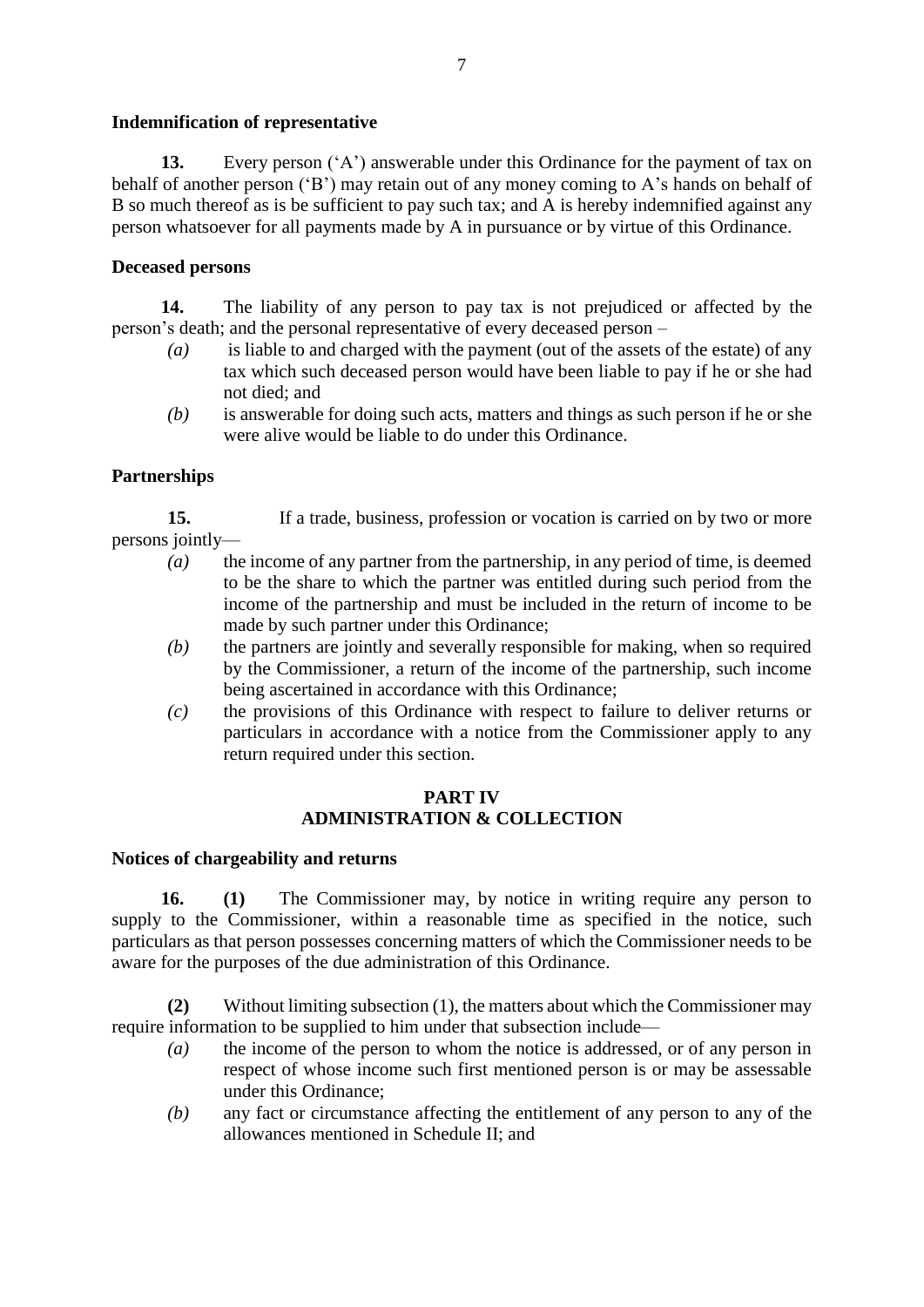*(c)* any sums paid or to be paid by the person to whom such notice is addressed, being sums which are or may be liable to tax in the hands of the recipient thereof, together with the name and address of each recipient of any such sum.

**(3)** Information supplied to the Commissioner in accordance with a requirement made by him or her under this section is to be known as a 'Return', which expression includes all information so supplied, irrespective of the form in which (or the manner by which) it is given to the Commissioner.

**(4)** Every person liable to pay tax in any year of assessment, who has not been required (under subsection (1)) within 3 months after the end of such year of assessment to make a return of income for that year, must, within 14 days after the expiration of that period, give notice to the Commissioner that the person is so liable

**(5)** The Commissioner may give notice in writing to any person when and as often as he or she thinks necessary, requiring the person to provide, within a reasonable time specified in such notice, fuller or further returns respecting any matter as to which a return is required or prescribed by this Ordinance.

**(6)** A person who fails or neglects to give such notice or to provide such return or particulars commits an offence.

Penalty: As provided in section 39.

### **Power of Commissioner to call for returns, etc.**

**17. (1)** For the purpose of obtaining fuller information in respect of any person's income, the Commissioner may give notice to such person (or any person liable under any provision of this Ordinance to be assessed in respect of that person's income) requiring the person within a reasonable time as specified in the notice to attend personally before the Commissioner and to produce for examination any books, documents, accounts or other records as the Commissioner considers necessary.

**(2)** A person who without reasonable excuse fails or neglects to comply with a notice under subsection (1) commits an offence. Penalty: As provided in section 39.

#### **Returns to be deemed to be furnished by due authority**

**18.** A return, statement or form purporting to be provided under this Ordinance by or on behalf of any person is for all purposes deemed to have been provided by that person or by that person's authority, as the case may be, unless the contrary is proved, and any person signing any such return, statement or form is be deemed to be cognizant of all matters in it.

#### **Books of account**

**19. (1)** If a person liable to pay tax fails or refuses to keep books or accounts which, in the opinion of the Commissioner are adequate for the purposes of the tax, the Commissioner may by notice in writing require the person to keep such records, books and accounts.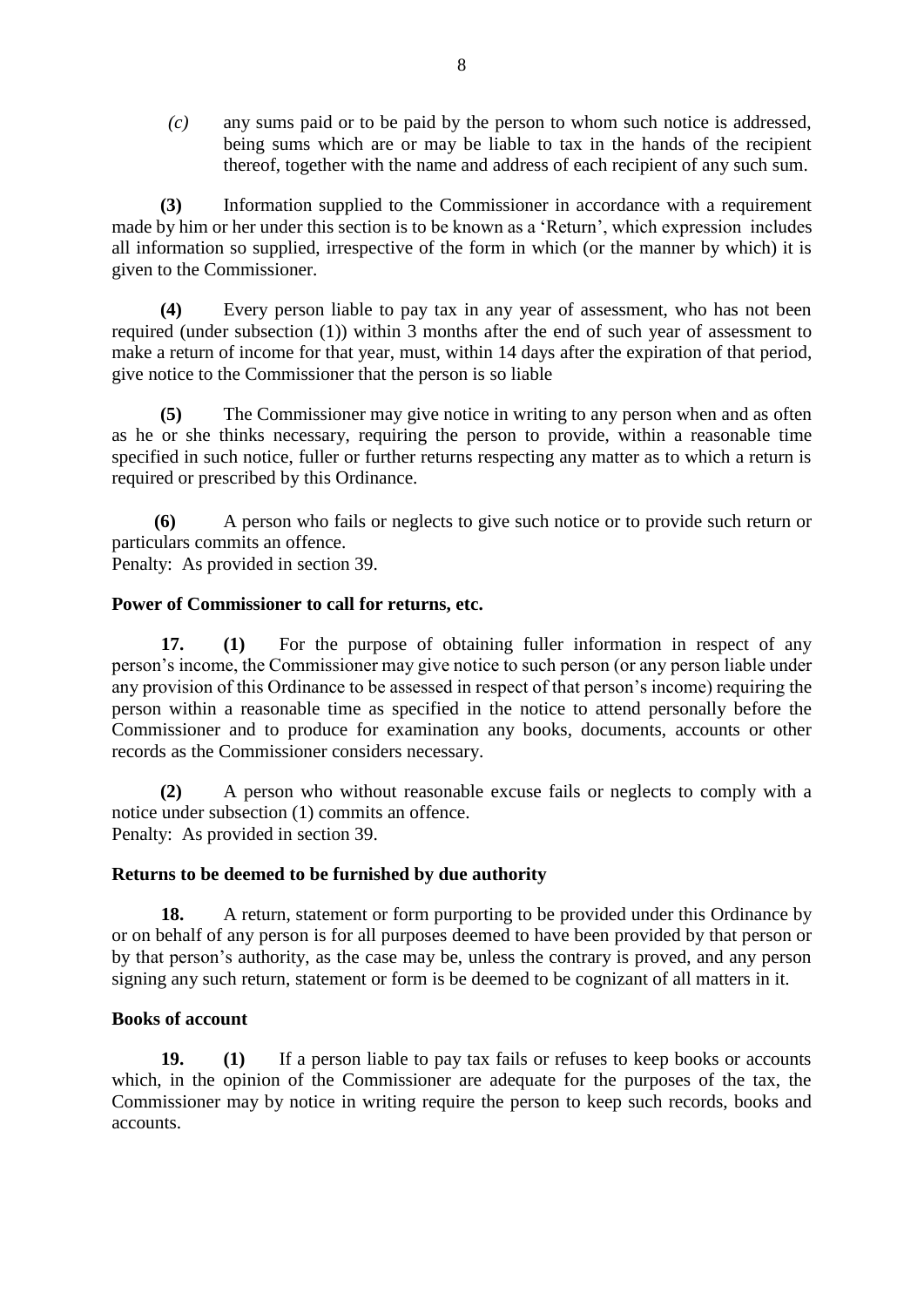**(2)** A person who wilfully fails to comply with a notice issued under this section within 3 months of the service of the notice commits an offence.

Penalty: A fine of £250 plus £10 for each day during which such non-compliance continues; or imprisonment for 3 months, or both.

## **Official information and official secrecy**

**20. (1)** The Commissioner may require any officer in the employment of the Government or any other public body to supply such particulars as are required for the purposes of this Ordinance and which may be in the possession of the officer.

**(2)** Such an officer is not by virtue of this section obliged to disclose any particulars as to which he or she is under any statutory obligation to observe secrecy.

### **Signature of notices**

**21.** Every notice to be given by the Commissioner under this Ordinance must be signed by the Commissioner or by some person or persons from time to time appointed by him or her for that purpose, and every such notice is valid if the signature of the Commissioner or of such person or persons is duly printed or written on it.

#### **Service of notices**

**22.** Notices under this Ordinance may be served upon a person either personally or by being sent by registered post to the person's last known business or private address, and in the latter case are deemed to have been served on the second day after the day on which the notice would have been received in the ordinary course by post. In proving such service it is sufficient to prove that the letter containing the notice was properly addressed and posted.

#### **Commissioner to make assessments**

**23. (1)** The Commissioner must proceed to assess every person liable to pay tax as soon as may be after the expiration of the time allowed to such person for the delivery of the person's return.

- **(2)** If a person has delivered a return the Commissioner may—
- *(a)* accept the return and make an assessment accordingly; or
- *(b)* refuse to accept the return and to the best of his or her judgement, determine the amount of the chargeable income of the person and assess the person accordingly.

**(3)** If a person has not delivered a return and the Commissioner is of the opinion that the person is liable to pay tax, the Commissioner may, according to the best of his or her judgement, determine the amount of the chargeable income of such person and assess the person accordingly; but such assessment does not affect any liability otherwise incurred by such person by reason of the failure or neglect to deliver a return.

#### **Additional assessments**

**24. (1)** If it appears to the Commissioner that any person liable to pay tax has not been assessed, or has been assessed at a less amount than that which ought to have been charged, the Commissioner may (within the year of assessment in which such liability occurs,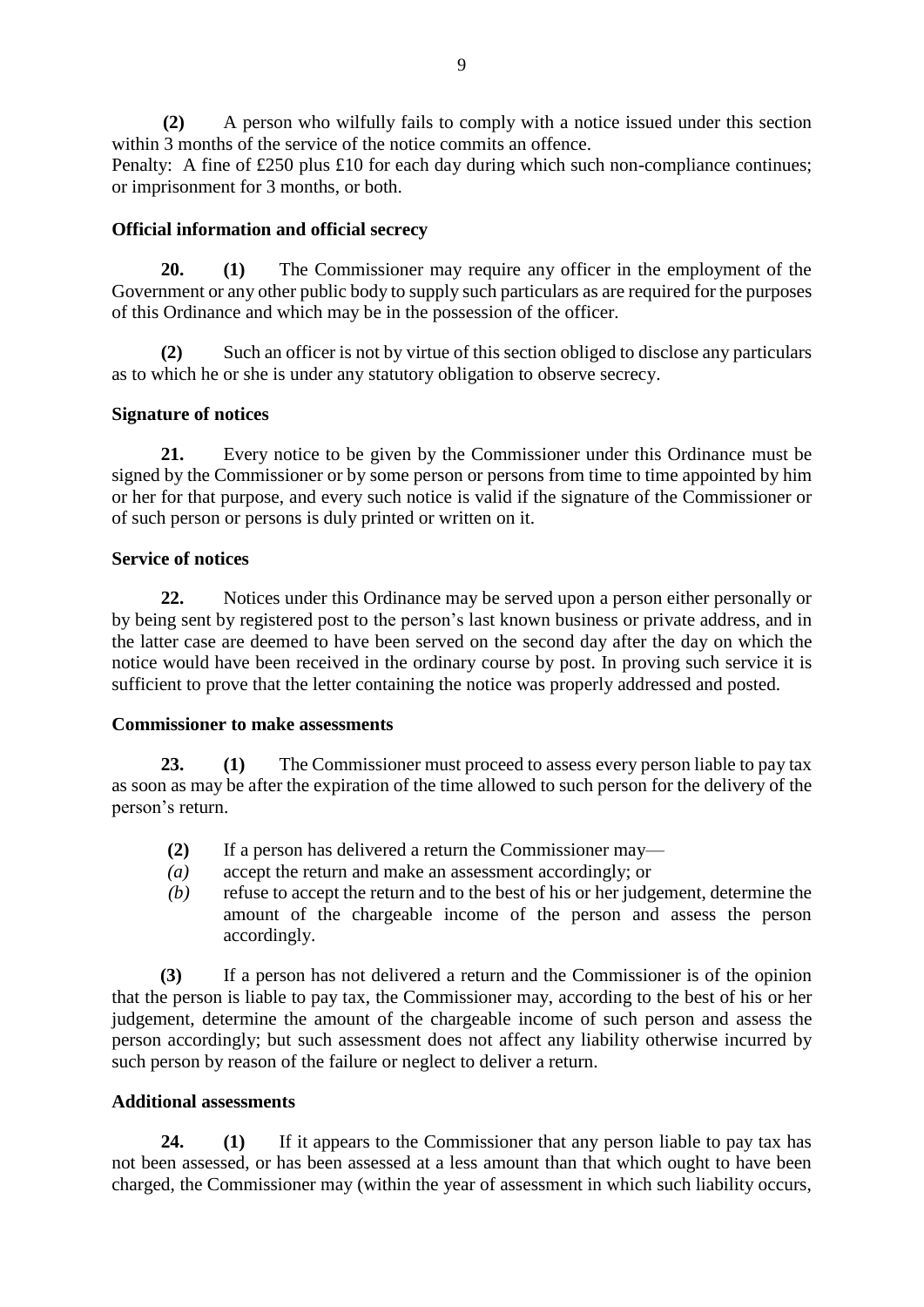or within 6 years after the expiration of it) assess such person at such amount or additional amount as, according to the Commissioner's judgement, ought to have been charged.

**(2)** The provisions of this Ordinance as to notice of assessment, appeal and other proceedings under this Ordinance apply to an assessment or additional assessment under subsection (1) and to the tax charged under it.

#### **Notices of assessment**

**25.** The Commissioner must cause to be served on each person who is assessed to pay tax a notice stating the amount of the person's chargeable income and the amount of tax payable by the person, and informing the person of the person's rights under section 26.

### **Revised assessments**

**26. (1)** A person who disputes an assessment made upon the person may apply to the Commissioner, by notice of objection in writing, to review the assessment made upon the person.

**(2)** Every notice of objection must state precisely the grounds of the objections to the assessment and, subject to subsection (2A), must be made within 15 days from the date of the service of the notice of assessment.

 **(2A)** The Commissioner, upon being satisfied that, owing to absence from Ascension, sickness, or other reasonable cause, the person disputing the assessment was prevented from giving the notice within the period mentioned in subsection (2), must extend the period by an additional time that is reasonable in the circumstances.

- **(3)** On receipt of a notice of objection, the Commissioner may –
- *(a)* require the person giving the notice of objection to provide any particulars the Commissioner considers necessary with respect to the income of the person assessed and to produce all books or other documents in the person's custody or under the person's control relating to such income;
- *(b)* summon any person who has or whom the Commissioner believes to have knowledge of any such matter to attend before the Commissioner; and
- *(c)* examine such person on oath or otherwise.

**(4)** If any person assessed, who has objected to an assessment made upon the person, agrees with the Commissioner as to the amount at which the person is liable to be assessed, the assessment must be amended accordingly, and notice of the tax payable must be served upon such person.

## **Errors, etc., in assessments and notices**

**27. (1)** No objection shall be taken to any assessment, warrant or other proceeding made or purporting to be made in accordance with this Ordinance for want of form or by reason of any mistake, defect or omission in it, if the same is in substance and effect in conformity with or according to the intent and meaning of this Ordinance, and if the person assessed or intended to be assessed or affected thereby is designated in it according to common intent and understanding.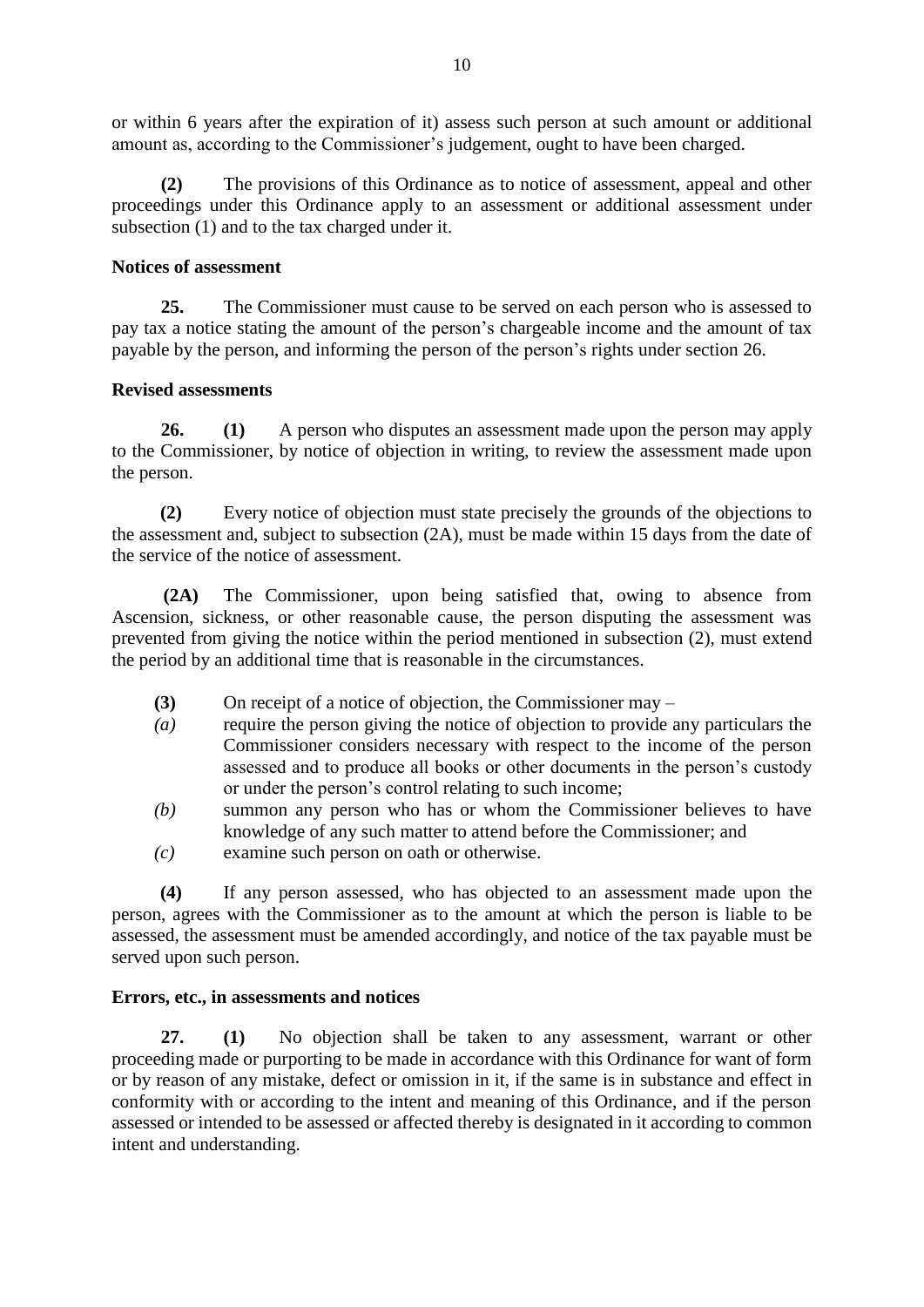**(2)** An assessment must not be impeached or affected by reason of a mistake ion it as to—

- *(a)* the name or surname of any person;
- *(b)* the description of any income; or
- *(c)* the amount of tax charged.

#### **Time within which payment is to be made**

**28.** Subject to section 29, tax is payable within 30 days after the service of a notice of assessment under section 25 (or a notice under section 26(4) or 38(6)); but the Commissioner may in his or her discretion and subject to any conditions the Commissioner thinks fit to impose, extend the time within which payment is to be made.

### **P.A.Y.E. Scheme**

**29. (1)** Notwithstanding anything in this Ordinance to the contrary, every employer, on making payment of emoluments taxable under part A of Schedule I, must deduct income tax from each such payment in accordance with this Ordinance and any rules made under it.

**(2)** Any person aggrieved by a determination and levy of tax pursuant to subsection (1) may appeal in conformity with the provisions of this Ordinance relating to appeals, and any such appeal must be conducted as if it were an appeal from assessment under those provisions, with necessary modifications and adaptations of those provisions.

#### **Penalty for non-payment of tax**

- **30.** If any tax is not paid within the period prescribed in section 28—
- *(a)* a penalty, being a sum equal to 1/5 of the amount of the tax payable, must be added to the tax, and the provisions of this Ordinance relating to the collection and recovery of tax apply to the collection and recovery of such penalty;
- *(b)* the Commissioner must serve a demand note upon the person assessed, and if payment is not made 30 days from the date of the service of such demand note, the Commissioner may proceed to enforce payment thereof as hereafter provided.

#### **Procedure as to enforcement of payment**

**31.** The provisions contained in Schedule IV apply to the enforcement of payment of income tax.

#### **Procedure in cases where objection or appeal is pending**

**32.** Collection of tax must in any case where notice of an objection or an appeal has been given remain in abeyance until such objection or appeal is determined; but that the Commissioner may in any such case enforce payment of that portion of the tax (if any) which is not in dispute.

#### **Suit for tax by Commissioner**

**33. (1)** Tax may be recovered, as a civil debt due to the Government of Ascension, by suit taken before the court in the name of the Commissioner.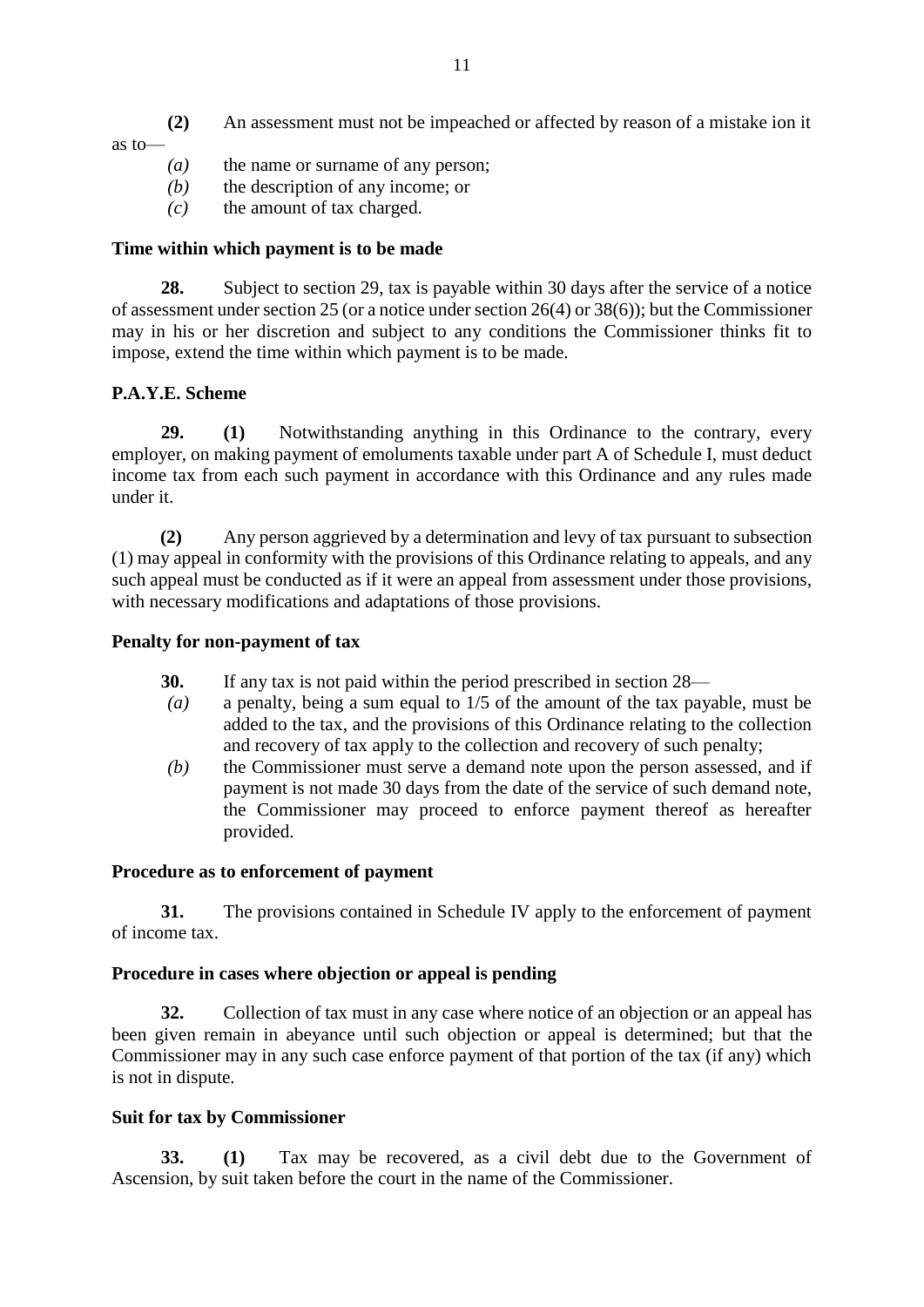**(2)** Notwithstanding any limitations on the jurisdiction of the Magistrates' Court, any suit for the recovery of income tax and any penalty claimed to be due as the result of nonpayment of such tax may be heard and determined by the Magistrates' Court irrespective of the amount of income tax and penalty for which the suit is brought.

### **Recovery of tax from persons leaving Ascension**

**34.** If in any particular case the Commissioner has reason to believe that a person who has been assessed to tax may leave Ascension before such tax becomes payable under section 28, without having paid such tax  $-$ 

- *(a)* the Commissioner may by notice in writing to the person demand payment of the tax within a time specified in the notice; and
- *(b)* such tax is thereupon payable at the expiration of the time so specified and must in default of payment, unless security for payment of it is given to the satisfaction of the Commissioner, be recovered forthwith in accordance with the provisions of this Ordinance relating to recovery of tax.

### **Deduction of tax from official pension**

**35. (1)** If any official pension is payable to any person, deductions on account of tax which is or will be payable by the person for any year of assessment may be made out of the pension or any arrears of it; but if any such deduction has been made from the pension of any person, the person has the same right of objection or appeal against the deduction as he or she has against an assessment made upon him or her.

**(2)** Deductions authorised by this section must be made at such times in each year as the payments on account of the pension are made, whether or not the tax has been assessed, so however that if on assessment it appears that the deductions made exceed the tax payable, the amount overpaid by means of the previous deductions must be repaid.

**(3)** If and so far as any official pension is paid without such deduction of tax as aforesaid, the tax may be collected and payment of it enforced as provided by this Ordinance.

**(4)** For the purpose of this section, **"official pension"** means any pensions which is payable out of the revenue of the Government of Ascension, whether by general or special appropriation.

#### **Power of Commissioner to remit penalty**

**36.** The Commissioner may remit the whole or any part of a penalty imposed under section 30, if the Commissioner is satisfied that the failure to comply with this Ordinance was due to causes beyond the taxpayer's control, or to any other good or sufficient reason.

## **Repayment of tax**

**37. (1)** If it be proved to the satisfaction of the Commissioner that any person for any year of assessment has paid tax, by deduction or otherwise, in excess of the amount with which the person is properly chargeable, the person is entitled to have the amount of that excess refunded.

**(2)** Every claim for repayment under this section must be made within 2 years from the end of the year of assessment to which the claim relates.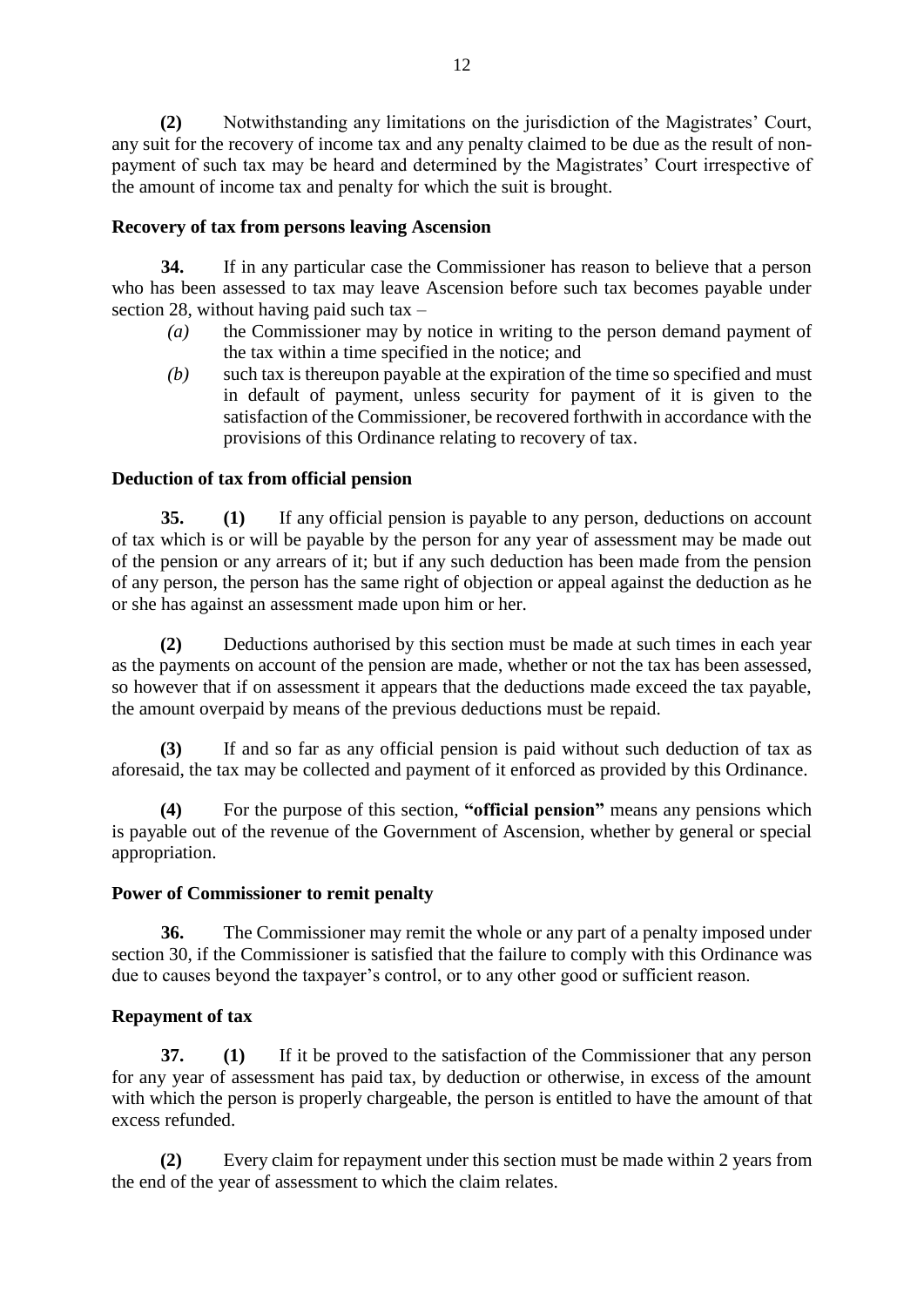#### **PART V - APPEALS**

#### **Appeals against assessments**

**38. (1)** A person aggrieved by an assessment made upon the person who has failed to agree with the Commissioner in the manner provided in section 26(4), may appeal against the assessment to the court upon giving notice in writing to the Commissioner within 15 days from the date of the refusal of the Commissioner to amend the assessment as desired.

**(1A)** Notwithstanding the lapse of such period of 15 days, a person may appeal against the said assessment if the person shows to the satisfaction of the court that, owing to absence from Ascension, sickness or other reasonable cause the person was prevented from giving notice of appeal within that period, and that there has been no unreasonable delay on the person's part.

**(2)** Subject to subsection (3), a person who is appealing must attend before the court in person on the day and at the time fixed for the hearing of the appeal.

**(3)** If it is proved to the satisfaction of the court that owing to absence from Ascension, sickness, or other reasonable cause, any person is prevented from attending in person at the hearing of the person's appeal on the day and at the time fixed for that purpose, the court may –

- *(a)* postpone the hearing of the appeal for such reasonable time as it thinks necessary for the attendance of the appellant; or
- *(b)* admit the appeal to be made by any agent, clerk or servant of the appellant, on the appellant's behalf.

**(3)** Unless rules made under this Ordinance otherwise provide, 7 clear days' notice of the date fixed for the hearing of the appeal must be given to the Commissioner and to the appellant.

**(4)** The onus of proving that the assessment complained of is excessive is on the appellant.

**(5)** If the court is satisfied that the assessment is in error, the court must order that the assessment be amended in any manner (either by way of reduction or increase) that is necessary to bring the assessment into conformity with this Ordinance.

**(6)** Notice of the amount of tax payable under the assessment as determined by the court must be served by the Commissioner upon the appellant.

**(7)** All appeals must be heard *in camera*, unless the court, on the application of the appellant, otherwise directs.

**(8)** The cost of an appeal is in the discretion of the court hearing the appeal.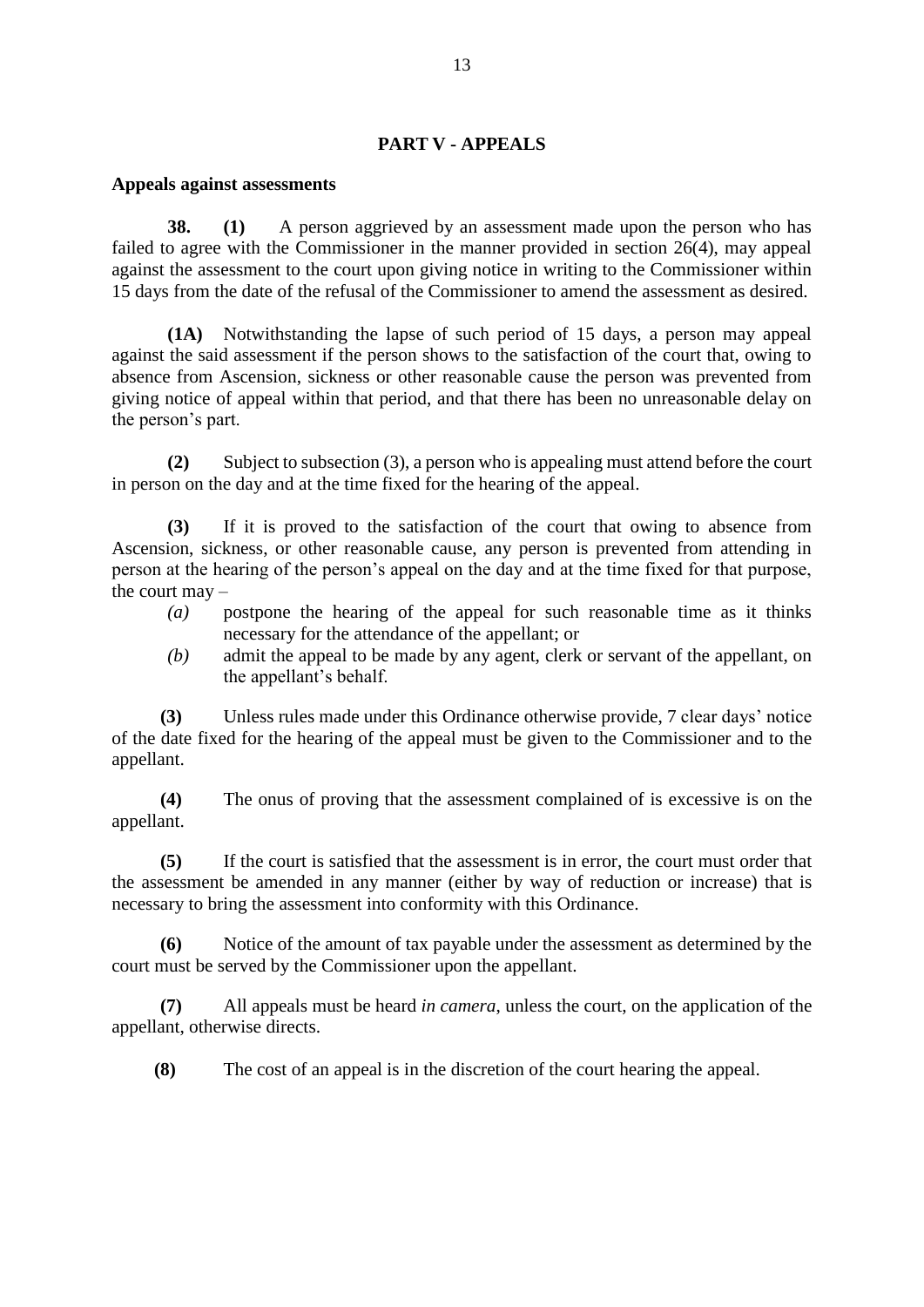## **PART VI - SUPPLEMENTAL**

#### **Penalties for offences**

**39.** A person convicted of an offence under this Ordinance for which no other penalty is prescribed is liable on summary conviction to a fine not exceeding £500 or to imprisonment for a term not exceeding 6 months, or to both.

### **False statements and returns**

- **40.** It is an offence for a person—
- *(a)* for the purpose of obtaining any deduction, rebate, reduction or repayment in respect of tax for himself or for any other person, in any return, account or particulars made or provided with reference to tax, knowingly to make any false statement or false representations; or
- *(b)* to aid, abet, assist, counsel, incite or induce another person to—
	- (i) make or deliver any false return or statement under this Ordinance; or
		- (ii) make or prepare any false accounts or particulars concerning any income on which tax is payable under this Ordinance.

Penalty: A fine of £500 or imprisonment for 12 months, or both.

### **Tax to be payable notwithstanding any proceedings**

**41.** The institution of proceedings, or the imposition of a penalty, fine or term of imprisonment under this Ordinance does not relieve any person from liability to pay any tax for which the person is or might be liable.

## **Saving for criminal proceedings**

**42.** This Ordinance does not affect any criminal proceedings under any other Ordinance or Law.

## **Rules**

**43. (1)** The Governor may—

- *(a)* remit, wholly or in part, the tax payable by any person, if the Governor is satisfied that it is just and equitable to do so; and the Governor may delegate his or her power under this paragraph to the Commissioner, either generally or subject to specific conditions, or in specified circumstances;
- *(b)* from time to time make rules generally for carrying out the provisions of this Ordinance and may, in particular, by those rules provide for—
	- (i) the forms to be used for the purposes of this Ordinance;
	- (ii) any matters which are authorised by this Ordinance to be prescribed;
	- (iii) any matter for which rules are necessary or desirable for the purpose of giving effect to the provisions of section 29, including the registration of employers and the manner or form in which instructions are to be or may be given to such employers concerning the deductions to be made under that section;
- *(c)* authorise the Commissioner to—
	- (i) make and publish arrangements (to be known as an **"Extra-Statutory Concession"**) whereby any tax payable, or any taxable income will be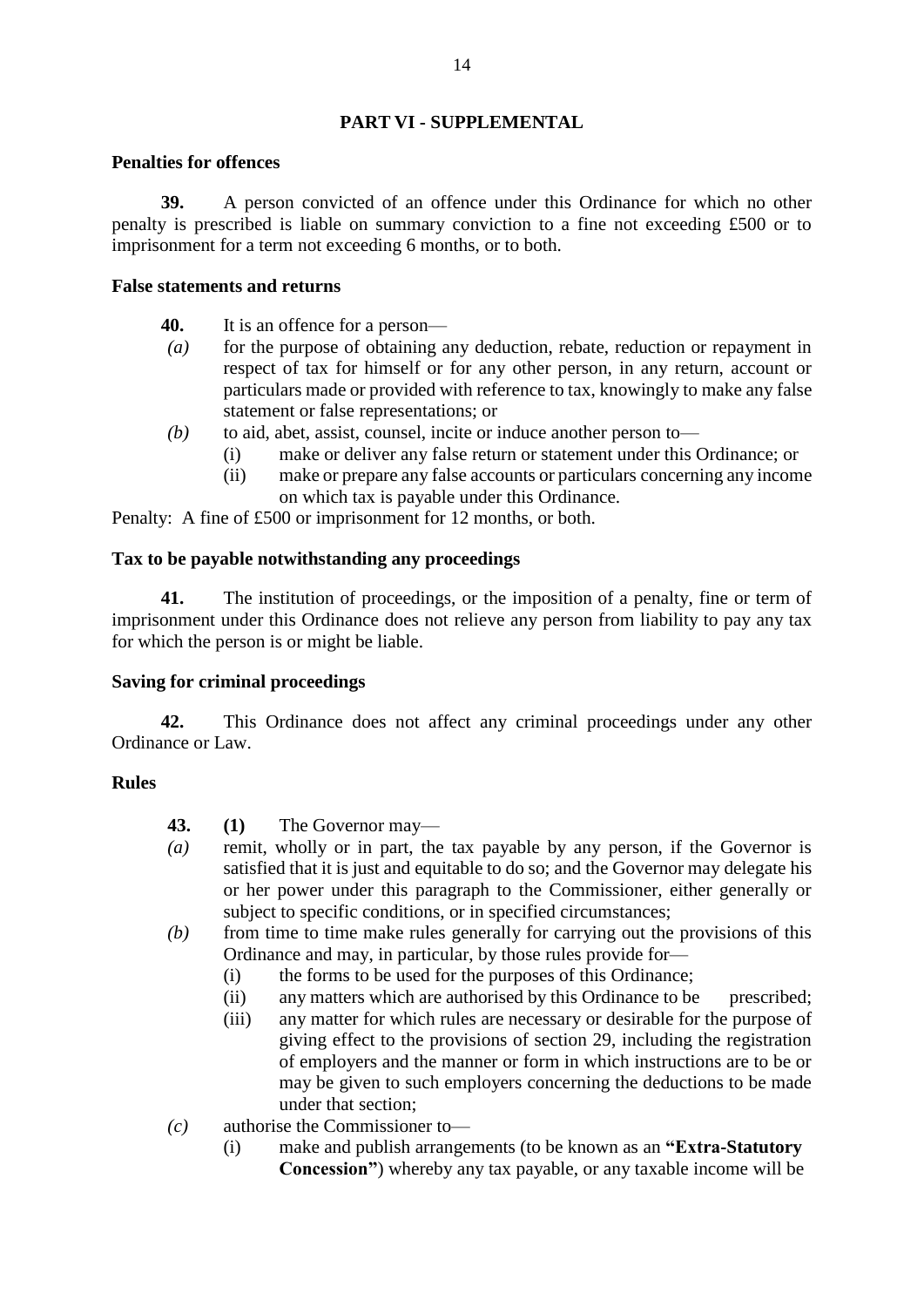treated as not taxable, or otherwise whereby the liability to tax created by this Ordinance will be reduced or extinguished in circumstances to be specified in the arrangements; or

(ii) revoke or vary any Extra-Statutory Concession.

**(2)** A person who fails to comply with or contravenes the provisions of any rule made under this Ordinance commits an offence. Penalty: As provided in section 39.

**SCHEDULE I**

(Section 6)

#### **TAXABLE INCOME**

#### **PART A — INCOME FROM EMPLOYMENT**

#### **Income from Employment**

**1.** The income taxable under this Part comprises a person's gains or profits from any employment, including any monetary allowances granted in respect of employment; but any taxable income arising under this paragraph which is paid after the 1st April in any year in respect of the immediately preceding year of assessment shall be deemed to be taxable income accruing in that preceding year of assessment.

#### **Benefits in kind**

**2. (1)** If in any year of assessment a person is employed and by reason of that employment—

- *(a)* there is allowed to the person or paid to him or her any sum as a benefit which, apart from this paragraph, is not treated as his or her taxable income; or
- *(b)* there is provided for the person, or for members of the person's family or household, any benefit to which a monetary value can be applied,

then all or any of such benefits must be evaluated in cash terms and the person is deemed to be in receipt of taxable income of an amount equal to the value of the benefits so received.

**(2)** For the purposes of sub=paragraph (1) 'benefit' is confined to any benefit which relates only to the provision of accommodation and meals.

#### **PART B - PROFITS OF A TRADE OR BUSINESS**

#### **Profits of business**

**1.** The income taxable under this part comprises a person's gains or profits from any trade, business, profession or vocation which has been carried on or exercised by the person.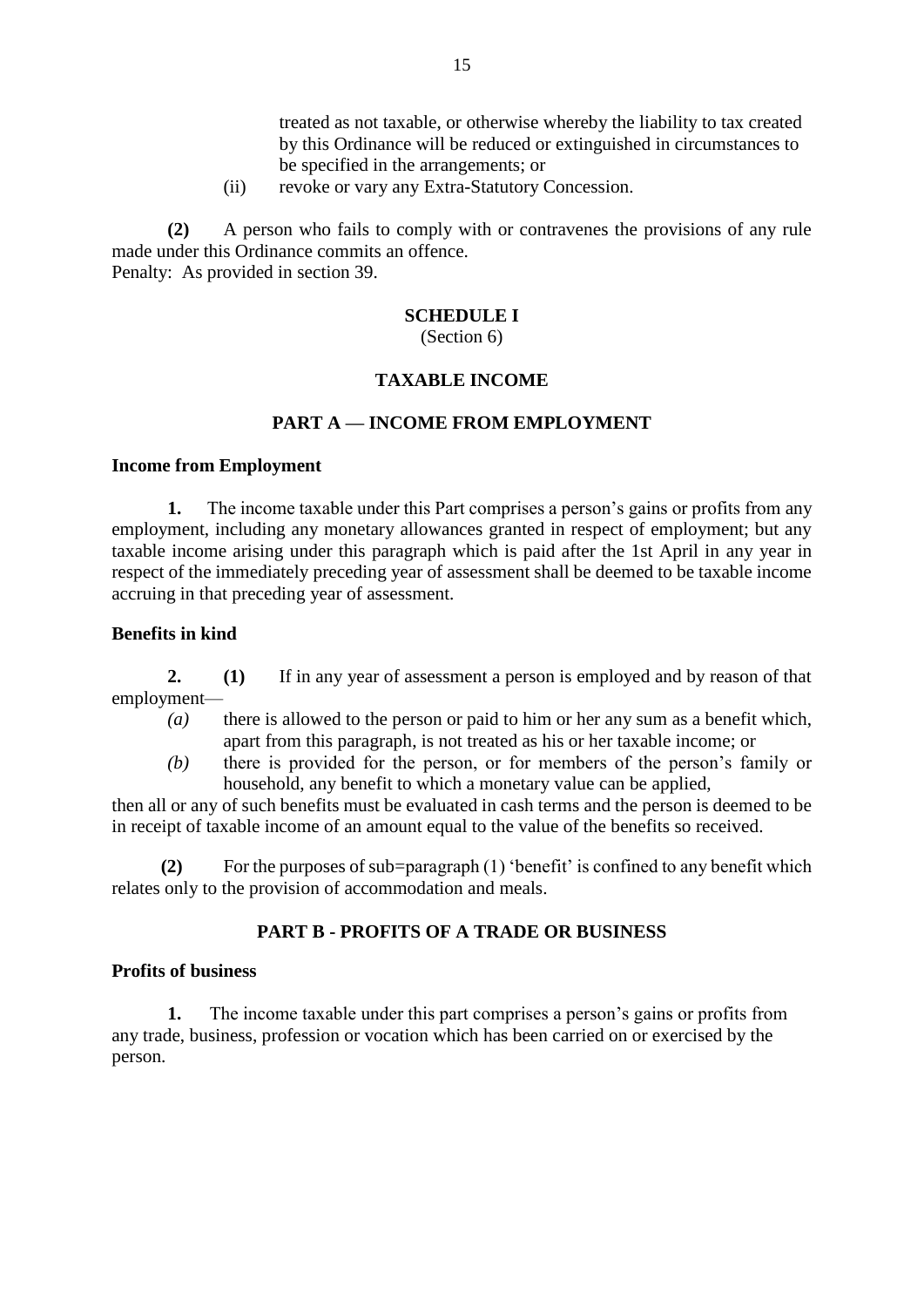#### **Special accounting periods**

**2.**If the Commissioner is satisfied that any person usually makes up the accounts of the person's trade or business on some day other than that immediately preceding any year of assessment, the Commissioner may permit the gains or profits of that trade or business to be computed for the purposes of this Ordinance upon the income of the year terminating on that day in the year immediately preceding the year of assessment on which the accounts of the said trade or business have been usually made up:

Provided that, where permission has been so given for any year of assessment, tax must be charged, levied and collected for each subsequent year of assessment upon the gains or profits for the full year terminating on the like date in the year immediately preceding the year of assessment, subject to any such adjustment as, in the opinion of the Commissioner, is just and reasonable.

#### **Trade losses**

**3.** If the amount of a loss incurred in any year of assessment in any trade, business, profession or vocation carried on by any person either solely or in partnership is such that it cannot be wholly set off against the person's income from other sources for the same year, the amount of such loss must to the extent to which it is not allowed against the person's income from other sources for the same year be carried forward and be set off against what would otherwise have been the person's chargeable income for the next 5 years in succession.

## PART C - GENERAL DEDUCTIONS

#### **Allowable deductions**

**1.** For the purpose of ascertaining the taxable income of any person engaged in a trade, business, profession or vocation there are to be deducted all outgoings and expenses wholly and exclusively incurred by the person in the production of the income, including—

- *(a)* sums payable by the person by way of interest upon any money borrowed by the person, if the Commissioner is satisfied that the interest was payable on capital employed in acquiring the income;
- *(b)* rent paid by any tenant of land or buildings occupied by the person for the purpose of acquiring the income;
- *(c)* any sum expended for repair of premises, plant and machinery employed in acquiring the income, or for the renewal, repair or alteration of any implement, utensil or article so employed;
- *(d)* any other deductions prescribed by regulation made under this Ordinance.

#### **Rules**

**2.** The Governor may by rules provide for the method of calculating or estimating the deductions allowed or prescribed under this Part of this Schedule.

#### **Wear and tear allowance**

**3.** In ascertaining the taxable income of any person engaged in a trade, business, profession or vocation, there must be allowed as a deduction a reasonable amount for the exhaustion, wear and tear of property owned by the person, including plant and machinery,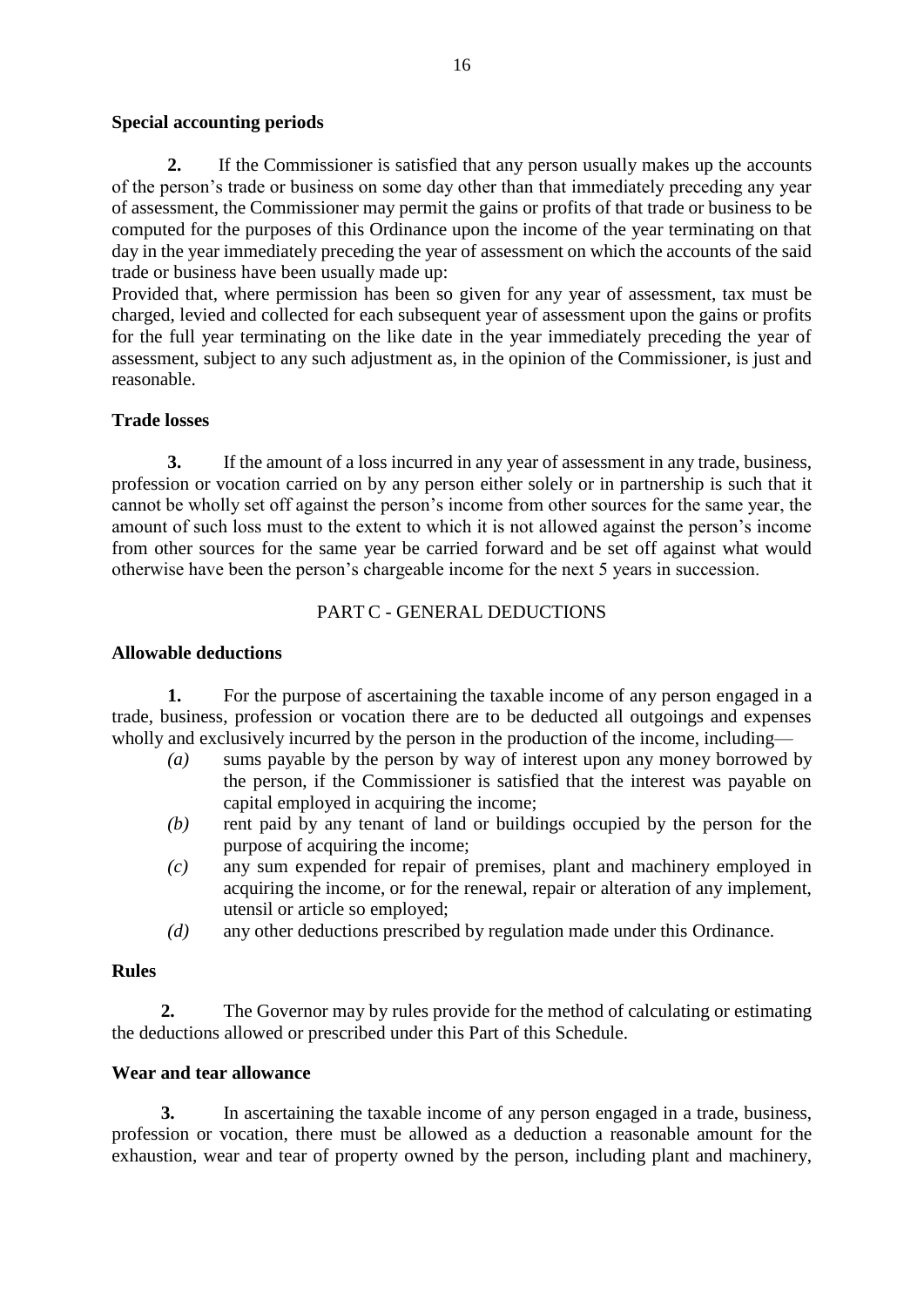arising out of the use or employment of such property in the trade, business, profession or vocation during the year immediately preceding the year of assessment.

#### **Non-permissible deductions**

**4.** For the purpose of ascertaining the taxable income of any person engaged in a trade, business, profession or vocation, no deduction is to be allowed in respect of—

- *(a)* domestic or private expenses;
- *(b)* any disbursements or expenses not being money wholly and exclusively laid out or expended for the purpose of acquiring the income;
- *(c)* any capital withdrawn or any sum employed or intended to be employed as capital;
- *(d)* any capital employed in improvements;
- *(e)* any sum expended which has been recovered under insurance or contract of indemnity;
- *(f)* rent of or cost of repairs to any premises or part of premises not paid or incurred for the purpose of producing the income.

#### **SCHEDULE II**

(Section 7)

### **ALLOWANCES**

## **ALLOWANCE A—PERSONAL ALLOWANCE**

**1.** A Personal Allowance is to be granted in each year of assessment to every person who has any taxable income in that year. If married or common law partners are a part of the same household any unused personal allowances, or parts thereof, of one partner may be claimed by the other partner:

Provided that, if a person has a continuous period of employment of less than 12 months, the personal allowance in any tax year will be multiplied by the fraction A/B where A is the number of days in the tax year in question spent on Ascension and B is the total number of days in the tax year in question.

## **ALLOWANCE B—DEPENDANT CHILD ALLOWANCE**

**1.** A Dependant Child Allowance is to be granted to every person who establishes to the satisfaction of the Commissioner that (during the year of assessment for which the person's chargeable income is being calculated) the person maintains a dependant child.

 **2. "Dependant child"** means a young person who has not attained the age of 18 years at the commencement of the year of assessment and who is—

- **(1)** wholly dependent on the claimant taxpayer; and
- **(2)** not gainfully employed in any capacity; and
- **(3)** is, during that year, either—
	- *(a)* in the taxpayer's legal care and custody; or
		- *(b)* an illegitimate child, of whom the taxpayer is the putative father, in the legal care and custody of someone else.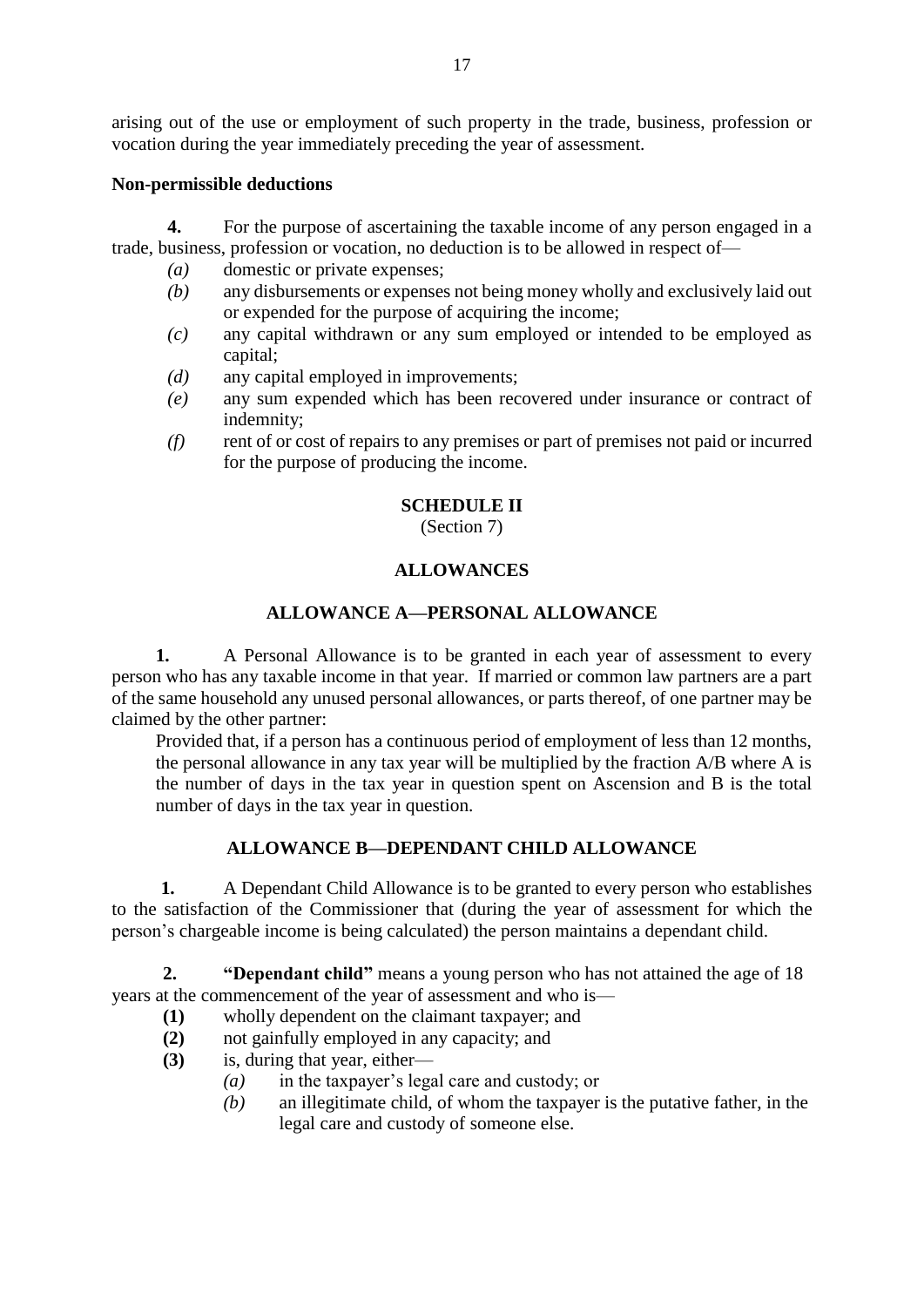**3.** If 2 or more persons contribute to the care of one child, each such person may claim a part of the allowance, proportionate to their respective contributions to the care of the child; but otherwise only one person may claim the allowance in respect of any one child.

**4.** If the conditions mentioned in paragraph 2 are satisfied for only part of a year of assessment, the appropriate proportion of the Allowance may be granted.

## **ALLOWANCE C—DEPENDANT'S ALLOWANCE**

**1.** A Dependant's Allowance is, upon such proof as the Commissioner requires, to be granted to every person whom the Commissioner is satisfied is (in the year of assessment for which his chargeable income is being calculated) responsible for the maintenance of a Dependant, other than a Dependant Child.

- **2. "Dependant"** means any person who—
- **(1)** Through age or disability was unable to undertake gainful employment; and
- **(2)** Was not in receipt of any pension, dividend, interest, social welfare payment, or other income exceeding £1700 in the year of assessment; and
- **(3)** Is wholly dependent upon the claimant taxpayer.

**3.** If the conditions mentioned in paragraph 2 are satisfied for only part of a year of assessment, the appropriate proportion of the Allowance may be granted.

## **ALLOWANCE D—LIFE ASSURANCE**

**1.** A Life Assurance Allowance is to be granted to every person who (in the year of assessment for which the person's chargeable income is being calculated) pays a premium on a qualifying policy.

**2.** A qualifying policy is a life assurance policy secured upon the life of the claimant or the life of his or her spouse; being a policy for a period of at least 10 years, under which the capital sum payable on death or maturity is not less than 75% cent of the total premiums paid.

**3.** The allowance is the actual amount of the premium paid up to a maximum of £30 per annum, or the sum of £30 if the amount of the premium paid exceeds £30 per annum.

## **ALLOWANCE E—SUPERANNUATION**

**1.** A superannuation allowance is to be granted to every person who pays (during the year of assessment for which the person's chargeable income is being calculated) contributions to any superannuation scheme approved by the Commissioner.

**2.** The allowance is an amount equal to the total of all sums paid by the claimant (by deduction or otherwise) in respect of such contributions.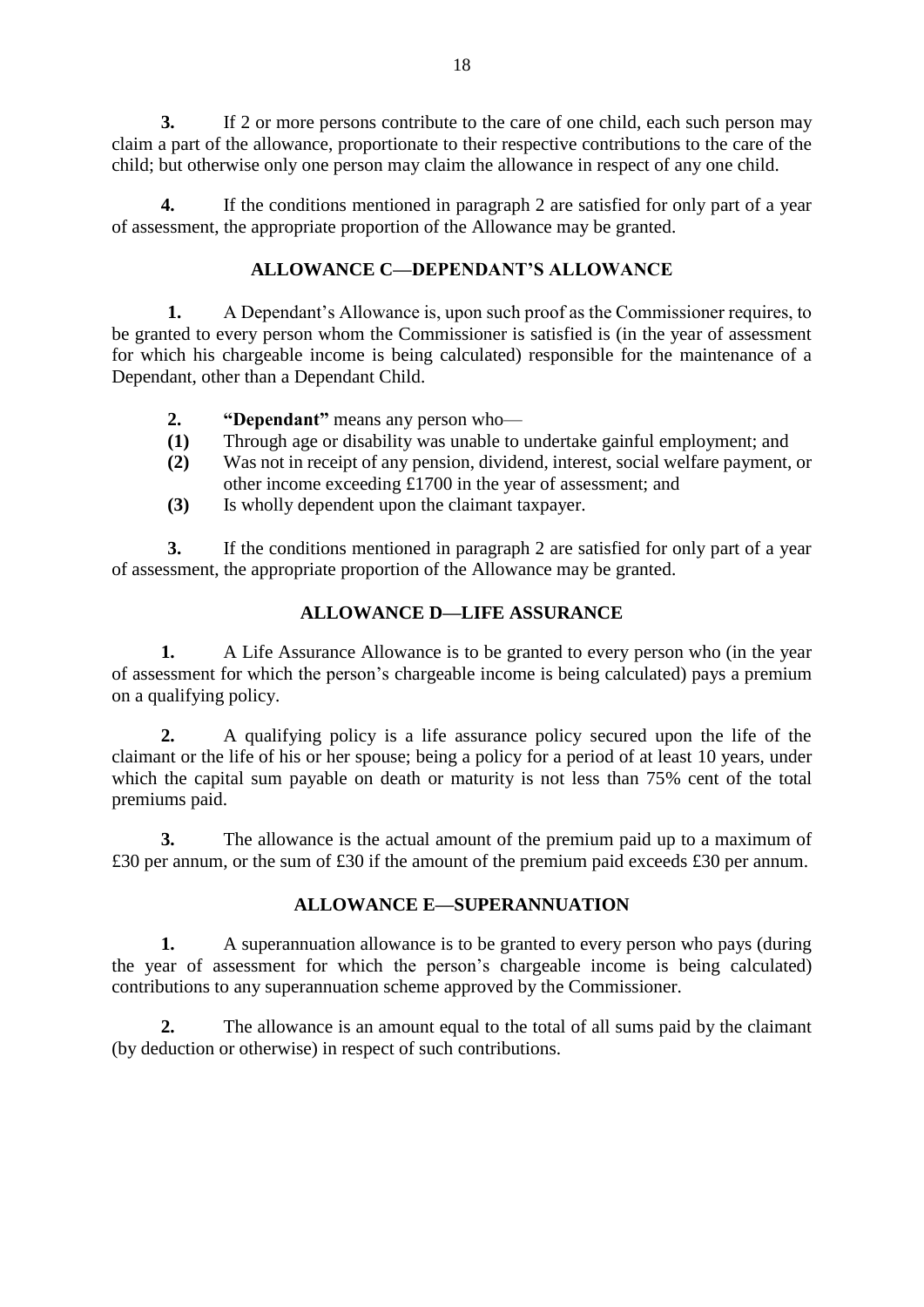# **SCHEDULE III**

#### (Section 8)

## **EXEMPT INCOME**

The following are to be exempt from tax—

- *(a)* the official emoluments received by the Officer Administering the Government and any Crown servant employed in right of the Government of the United Kingdom;
- *(b)* the income of any statutory or registered friendly or co-operative society;
- *(c)* the income of any ecclesiastical, charitable or educational institution of a public character in so far as such income is not derived from a trade or business carried on by such institution;
- *(d)* wound and disability pensions granted to members of Her Majesty's Forces;
- *(e)* the income of the Government Savings Bank;
- *(f)* income arising from a scholarship (which expression includes any exhibition, bursary, or other similar educational endowment) held by a person receiving full-time instruction at a university, college, school, or other educational establishment; but this paragraph does not exempt income in the hands of the recipients any dividends, interests, bonuses, salaries or wages paid wholly or in part out of income so exempted;
- *(g)* any sum received by way of gratuity in respect of employment under a contract of service on Ascension;
- *(h)* income arising as interest earned on monies deposited with the Government Saving Bank or its equivalent;
- *(i)* the official emoluments received by United States nationals employed on Ascension in accordance with Article XII of the Bahamas Long Range Proving Ground Agreement of 25th June 1956.

## **SCHEDULE IV**

(Section 31)

## **PROVISIONS FOR ENFORCEMENT OF INCOME TAX**

## **Enforcement of payment of tax**

**1. (1)** Subject to sub-paragraph (2), if a person fails to pay any sum legally demanded from the person in respect of tax within 21 days of the last date for payment of it, the payment of that sum may be enforced by distress and sale of the person's goods and chattels under warrant issued by a Magistrates' Court; and, if there is insufficient distress, the person is liable to imprisonment under this Schedule.

**(2)** If the tax payable by any person in respect of any parcel of land is payable by instalments, that tax is recoverable only to the extent of each respectively of those instalments as and when it falls due.

## **Applications for warrant of distress**

**2. (1)** Proceedings for the issue of a warrant of distress may be instituted by making complaint before a Justice of the Peace and applying for a summons requiring the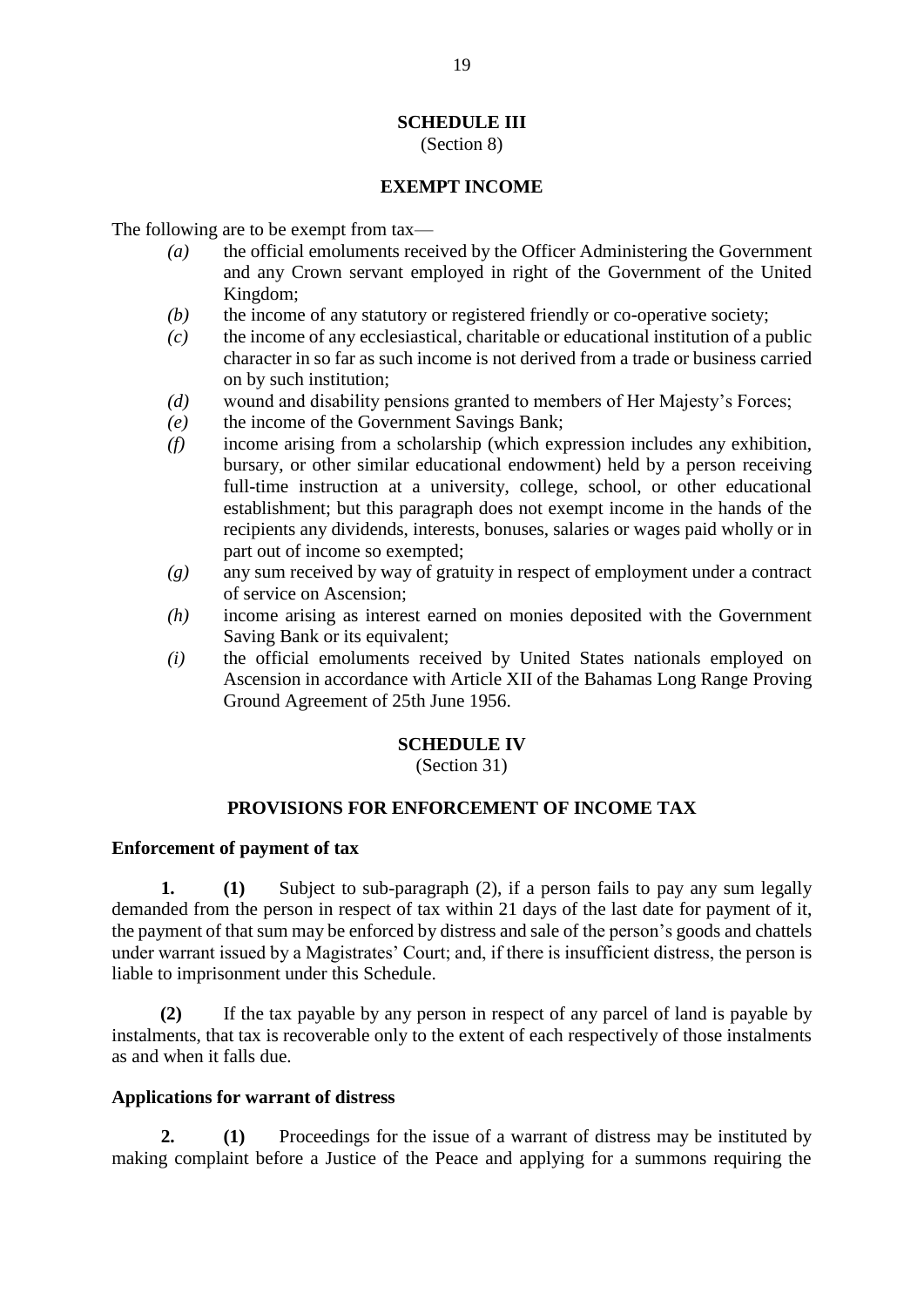person named in the complaint to appear before the Magistrates' Court to show why the person has not paid the tax specified in the complaint.

**(2)** If a person summoned fails to appear in answer to the summons and it is proved by evidence on oath that the summons was duly served upon the person a reasonable time before the time appointed for the hearing, the Magistrates' Court may either—

- *(a)* proceed to hear the complaint in the person's absence; or
- *(b)* issue a warrant for the person's arrest.

**(3)** A warrant for the arrest of a person under this paragraph must require the person, when arrested, to be brought as soon as possible before a Justice of the Peace, who may either bind the person over to appear before the court at a future time, or commit the person to custody until the complaint can be heard.

## **Execution of warrant of distress**

**3.** A warrant of distress may be directed to the Commissioner and to any other persons the Magistrates' Court issuing the warrant thinks fit, and the warrant must authorise the person to whom it is directed to levy the amount which the person against whom the warrant is issued is liable to pay by distress and sale of that person's goods and chattels.

### **Costs of obtaining warrant of distress**

**4. (1)** The Magistrates' Court issuing a warrant of distress under this Schedule may, if it thinks fit, include in the warrant an order that a sum it considers reasonable for the costs incurred in obtaining the warrant is to be levied under the warrant.

**(2)** A warrant of distress may provide that the costs and charges attending the distress are to be levied under the warrant.

## **Imprisonment in default of sufficiency of distress**

**5. (1)** If the person charged with the execution of a warrant of distress makes a return to the Magistrates' Court to the effect that he or she could find no goods or chattels (or no sufficient goods or chattels) on which to levy the sums directed to be levied under the warrant, the Magistrates' Court may, if it thinks fit, issue a warrant of commitment against the person against whose goods the warrant of distress was issued.

**(2)** The order in the warrant of commitment must be that the said person be imprisoned for a time therein specified, not exceeding 6 months, unless the sums mentioned in the warrant be sooner paid.

#### **Inquiry as to means**

**6. (1)** Paragraph 5 of this Schedule has have effect subject to the following provisions—

*(a)* on the application for the issue of a warrant of commitment of any person, the Magistrates' Court must make inquiry in the person's presence as to whether the failure to pay the sum which the person was liable to pay in respect of tax and in respect of which the warrant of distress was issued was due either to the person's wilful refusal or to his or her culpable neglect;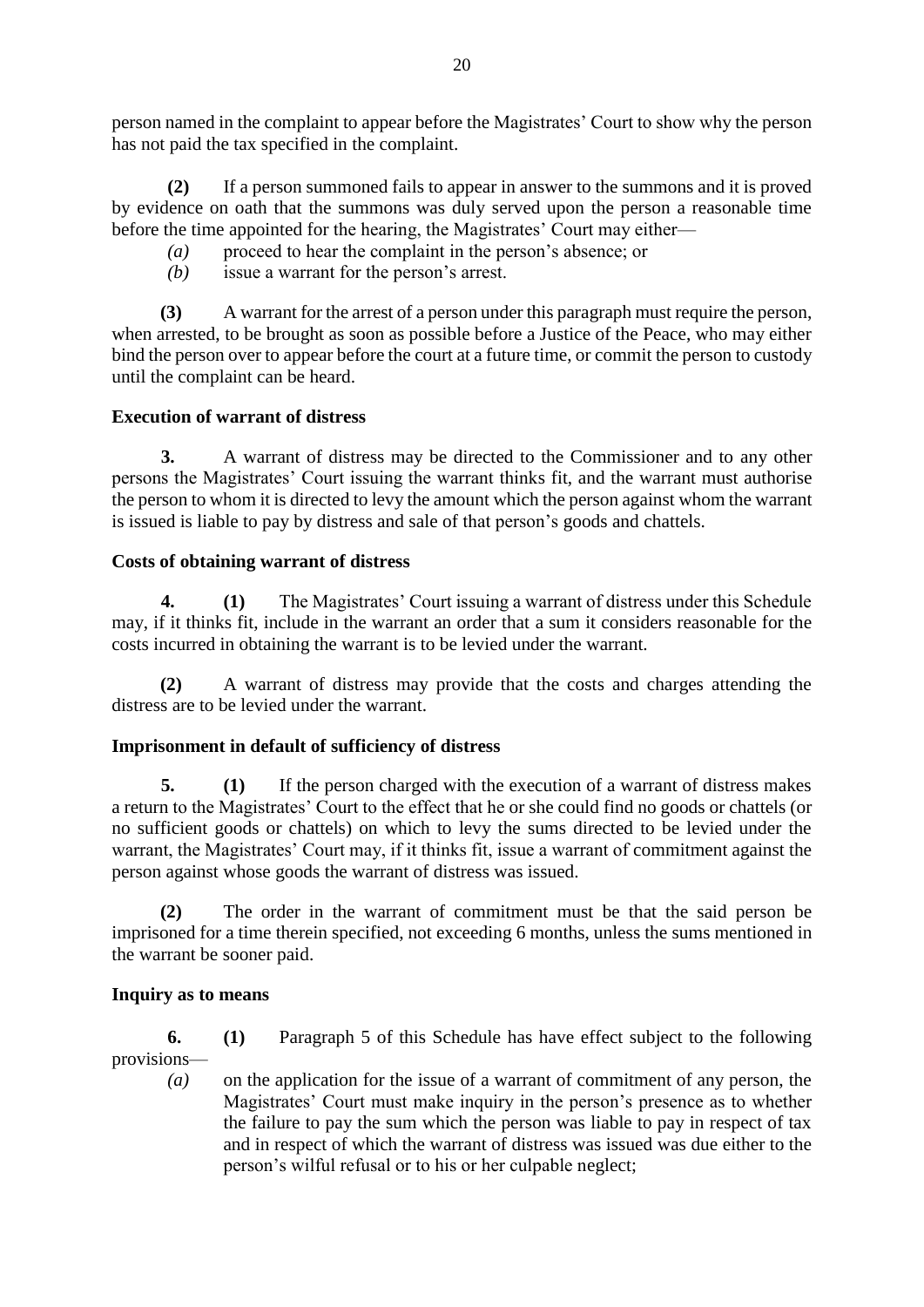*(b)* if the Magistrates' Court is of the opinion that the failure of the said person to pay the said sum was not due ether to his or her wilful refusal or to his or her culpable neglect, it must not issued a warrant of commitment.

**(2)** If no warrant of commitment is issued, the Magistrates' Court may remit the payment of any sum to which the application relates, or of any part of the sum.

**(3)** If no warrant of commitment is issued, the application for such a warrant may be renewed (except in respect of any sum the payment of which has been remitted under subparagraph (2)) on the ground that the circumstances of the person to whom the application relates have changed.

**(4)** A statement in writing to the effect that wages or salary of any specified amount have been paid to a person during any specified period, purporting to be signed by or on behalf of his or her employer, is evidence of the facts stated in it in any proceeding before a Magistrate's Court under this Part against that person.

### **Warrant to secure attendance for means inquiry**

**7. (1)** For the purpose of enabling inquiry to be made under paragraph 6 of this Schedule in the presence of any person in relation to whom a return of insufficiency of distress had been made –

- *(a)* a Justice of the Peace may issue a summons to that person to attend before the Magistrates' Court; and
- *(b)* if the person fails to attend in answer to the said summons, the Magistrates' Court may (upon being satisfied that the said summons was duly served upon that person a reasonable period before the time named therein for the person's attendance) issue a warrant for the person's arrest.

**(2)** If a warrant is issued under this paragraph, then, if the sum in respect of which the warrant was issued is sooner paid to the police officer holding the warrant, the warrant must be executed.

#### **Abatement of proceedings on payment of tax**

**8.** If, after proceedings have been begun against a person to compel payment of any tax for which the person is liable, but not after the person has been imprisoned in default of sufficiency of distress, that person pays to the Commissioner the sum sought to be recovered (together with all costs and charges incurred in the proceedings up to that time), the payment must be accepted and no further proceedings may be taken for the recovery of the sum.

*\_\_\_\_\_\_\_\_\_\_\_\_\_\_\_\_\_\_\_\_\_\_*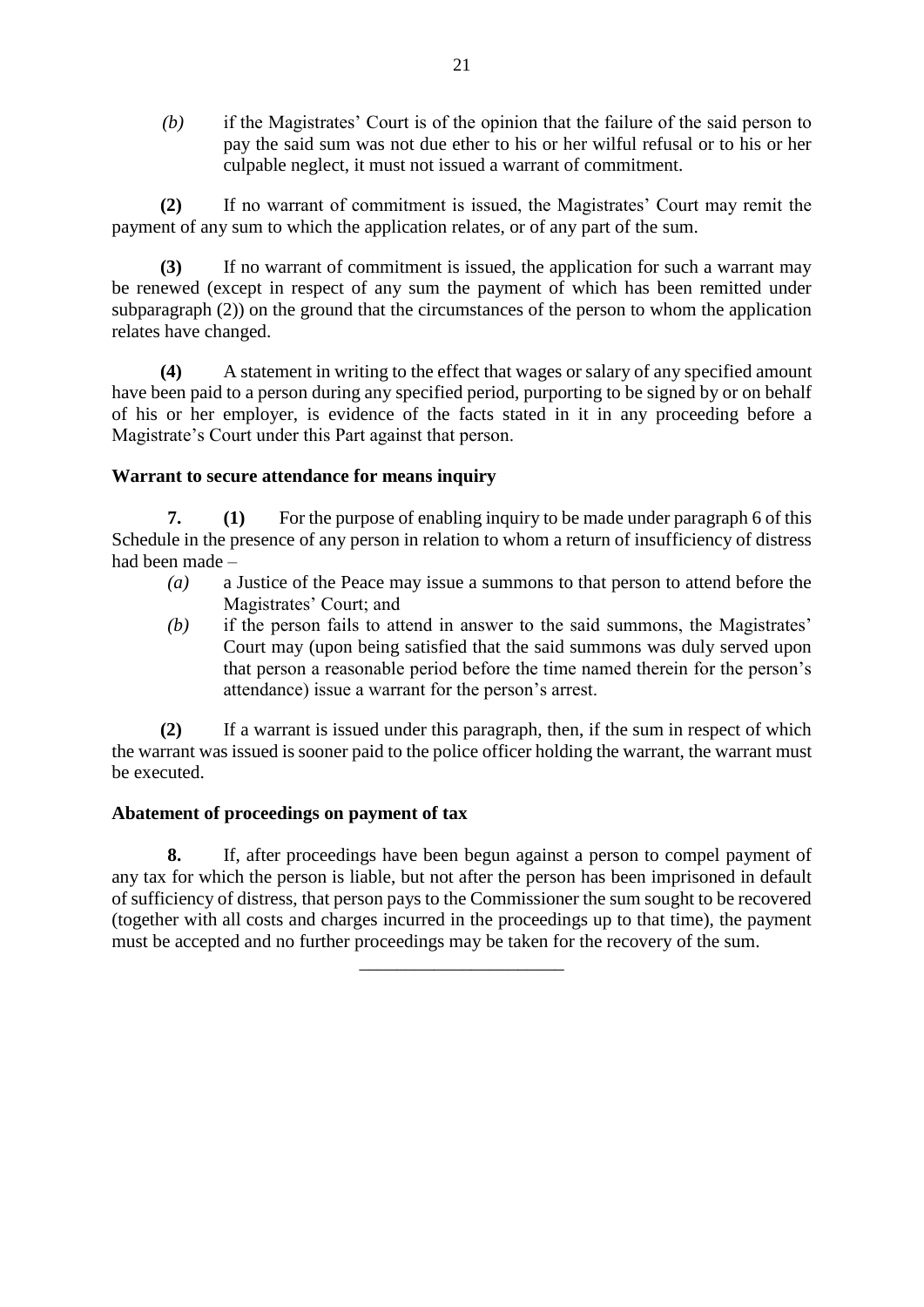## **INCOME TAX (P.A.Y.E.) RULES, 200**2

(Section 43)

## TABLE OF CONTENTS

- 1. Citation
- 2. Interpretation
- 3. Registration of employers
- 4. P.A.Y.E. Tables
- 5. Deduction of tax by registered employers
- 6. Power to deduct larger amounts
- 7. Tax deducted to be remitted to Commissioner
- 8. "Tax free" payments
- 9. Certificate of tax deducted
- 10. Employer's personal liability
- 11. Employers to keep records
- 12. Returns to be made by employers
- 13. Annual returns

### **Citation**

**1.** These Rules may be cited as the Income Tax (P.A.Y.E.) Rules, 2002.

### **Interpretation**

*2.* In these rules—

**"registered employer"** means an employer registered under rule 3;

**"remuneration"** means taxable income of the kind referred to in section 29 (1) of the Ordinance;

**"tax"** means the income tax payable on remuneration.

#### **Registration of employers**

**3. (1)** Every person who pays or becomes liable to pay any remuneration to any employee must, within the time specified in sub-rule (2), register with the Commissioner by completing and filing the appropriate form provided by the Commissioner for the purpose.

**(2)** The time referred to in sub-rule (1) is 30 days from the commencement of these Rules; or, in the case of every person who becomes an employer after such commencement, within 30 days from the last day of the month in which the employer became an employer.

**(3)** A person who is an employer and who changes the person's registered business address or ceases to be an employer must notify the change of address or that the person has ceased to be an employer to the Commissioner within 30 days of such change of address or ceasing to be an employer.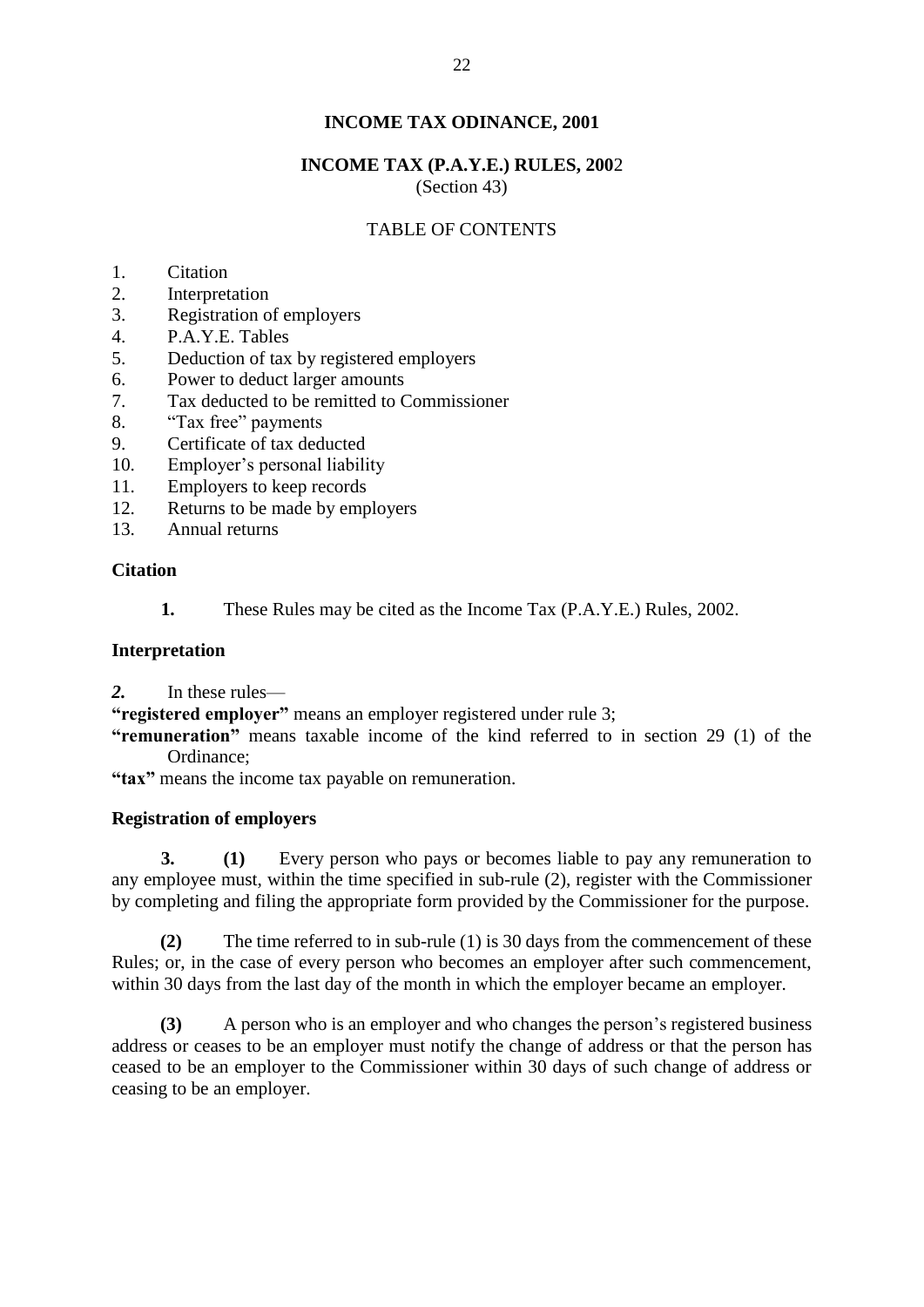## **P.A.Y.E. Tables**

**4.** For the purpose of ascertaining and determining the amount of tax to be levied and deducted by an employer under section 29 of the Ordinance the Commissioner must issue to each registered employer Tax Tables bearing the Commissioner's official seal, hereinafter referred to as "P.A.Y.E. Tax Tables".

## **Deduction of tax by registered employers**

**5. (1)** Every registered employer must deduct, from remuneration paid by the employer, an amount of tax in accordance with the P.A.Y.E. Tax Tables issued to the employer by the Commissioner.

**(2)** If during any year an employee receives remuneration from more than one employment, the tax to be deducted in respect of each such employment is the amount the Commissioner directs.

**(3)** Every person must, on the commencement of employment or on ceasing to be an employee, provide a declaration to the Commissioner in a form provided for the purpose by the Commissioner.

**(4)** Every employee, who is not ordinarily resident or is temporarily resident in Ascension, must provide the Commissioner with a declaration of his or her expected duration of residence in Ascension.

**(5)** The P.A.Y.E. Tax Tables must be in such form as to enable an employer to ascertain the amount of tax to be deducted from any remuneration paid by the employer.

**(6)** The Commissioner must from time to time issue any instructions he or she considers necessary as to the mode and manner of the use of the Tax Tables.

## **Power to deduct larger amounts**

**6. (1)** Every employer, at the written request of any employee and with the sanction of the Commissioner, may deduct from the remuneration payable to such employee, tax greater than the tax deduction under the Tax Tables.

**(2)** If in relation to a year of assessment any employee is of the opinion that the amount of tax required to be deducted by his or her employer under the Tax Tables, during that year will be substantially greater than the amount properly payable by him or her in that year –

- 
- *(a)* the employee may apply to the Commissioner for the issue of a direction to his or her employer; and
- *(b)* the Commissioner may, on being satisfied of the merits of the application of the employee, issue such directions to the employer relating to the deductions to be made from such employee, as the Commissioner thinks fit.

**(3)** A request made by an employee under sub-rule (1) or a direction under sub-rule (2) may be withdrawn by notice in writing to the employer and upon such withdrawal the employer must make tax deductions in accordance with the Tax Tables.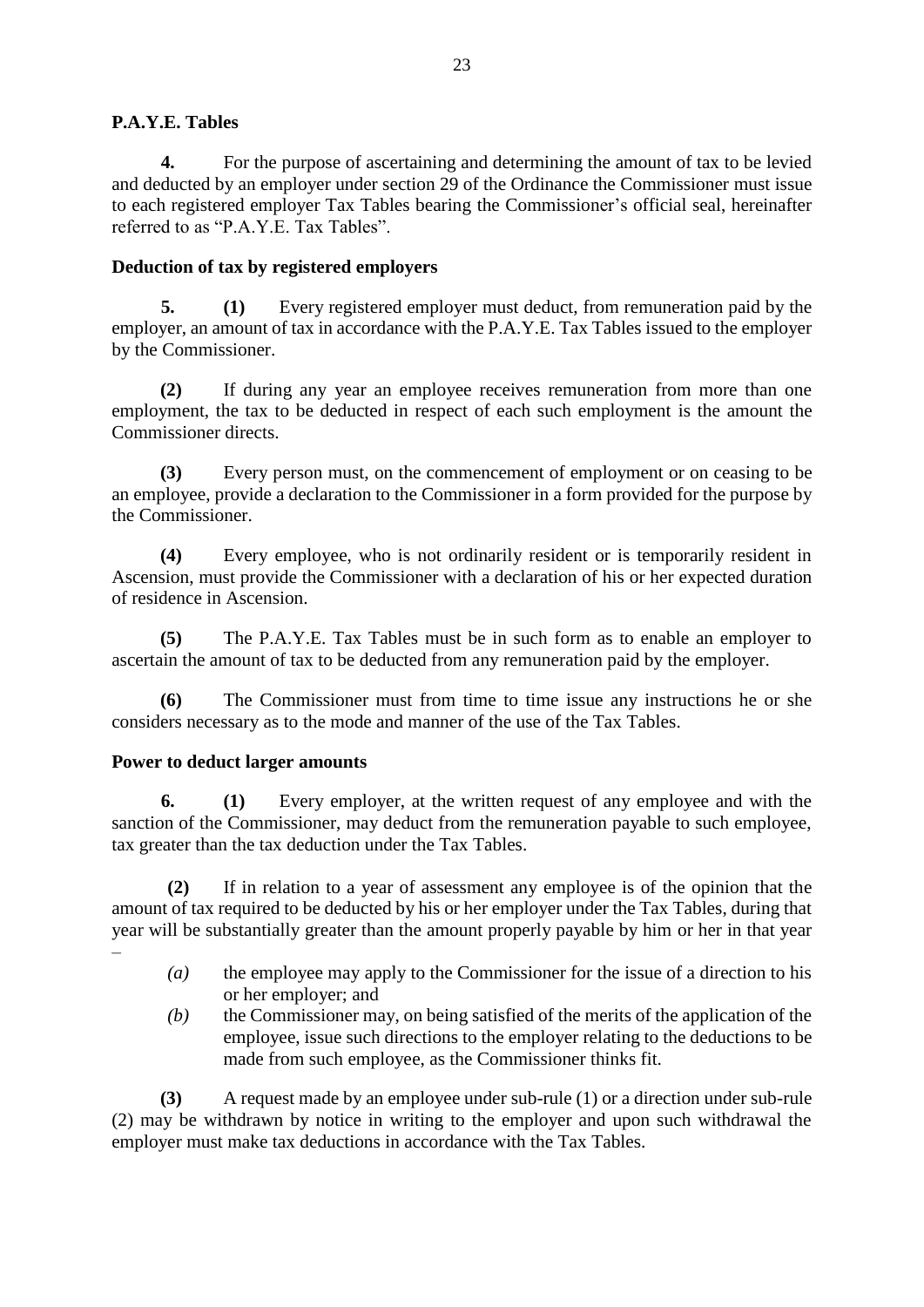## **Tax deducted to be remitted to Commissioner**

**7.** All tax deducted by an employer from the remuneration of employees must be remitted to the Commissioner not later than the 15th day of the month immediately following the month in which the deductions were made.

## **"Tax free" payments**

**8.** Any agreement by an employer to pay any remuneration to an employee free of tax is deemed to be an agreement to pay such remuneration as, after deduction of tax in accordance with the provisions of the Ordinance and these Rules, would produce a net payment to the employee of the amount specified in the agreement; and the provisions of the Ordinance and of these rules apply accordingly.

## **Certificate of tax deducted**

**9. (1)** Every employer who has deducted tax from the remuneration of employees in any year of assessment must, within the time specified in sub-rule (2), provide to every employee to whom remuneration has been paid a certificate, in the form provided for the purpose, showing—

- *(a)* the total remuneration paid to the employee; and
- *(b)* the total tax deducted from such remuneration.

**(2)** The certificate referred to in sub-rule (1) must specify the period of employment to which it relates and be provided to the employee or former employee—

- *(a)* if the employer has not ceased to be an employer in relation to that employee within one month after the end of that year of assessment;
- *(b)* if the employer has ceased to be an employer in relation to other employees on the date of cessation of the employment of that person; or
- *(c)* if the employer has ceased to be an employer in relation to all employees within one month after the date on which the employer ceased to be an employer.

**(3)** An employee who has not received a certificate within the time specified in subrule  $(2)$  –

- *(a)* may apply to the employer forthwith for such certificate to be provided; and
- *(b)* if a certificate is not provided within a further period of 15 days must notify the Commissioner of the employer's failure to provide the certificate.

**(4)** The certificate to be provided under this rule by an employer to an employee may be delivered—

- *(a)* by hand to the employee or his or her authorised agent;
- *(b)* by registered letter addressed to the employee at his or her usual or last known postal address; or
- *(c)* if the taxable income of the employee is not chargeable to tax in his or her name, by hand addressed to the person chargeable.

**(5)** If a certificate cannot be delivered in the manner prescribed by sub=rule (1), the employer must retain the certificate and forward it to the Commissioner with the Return required under rule 13.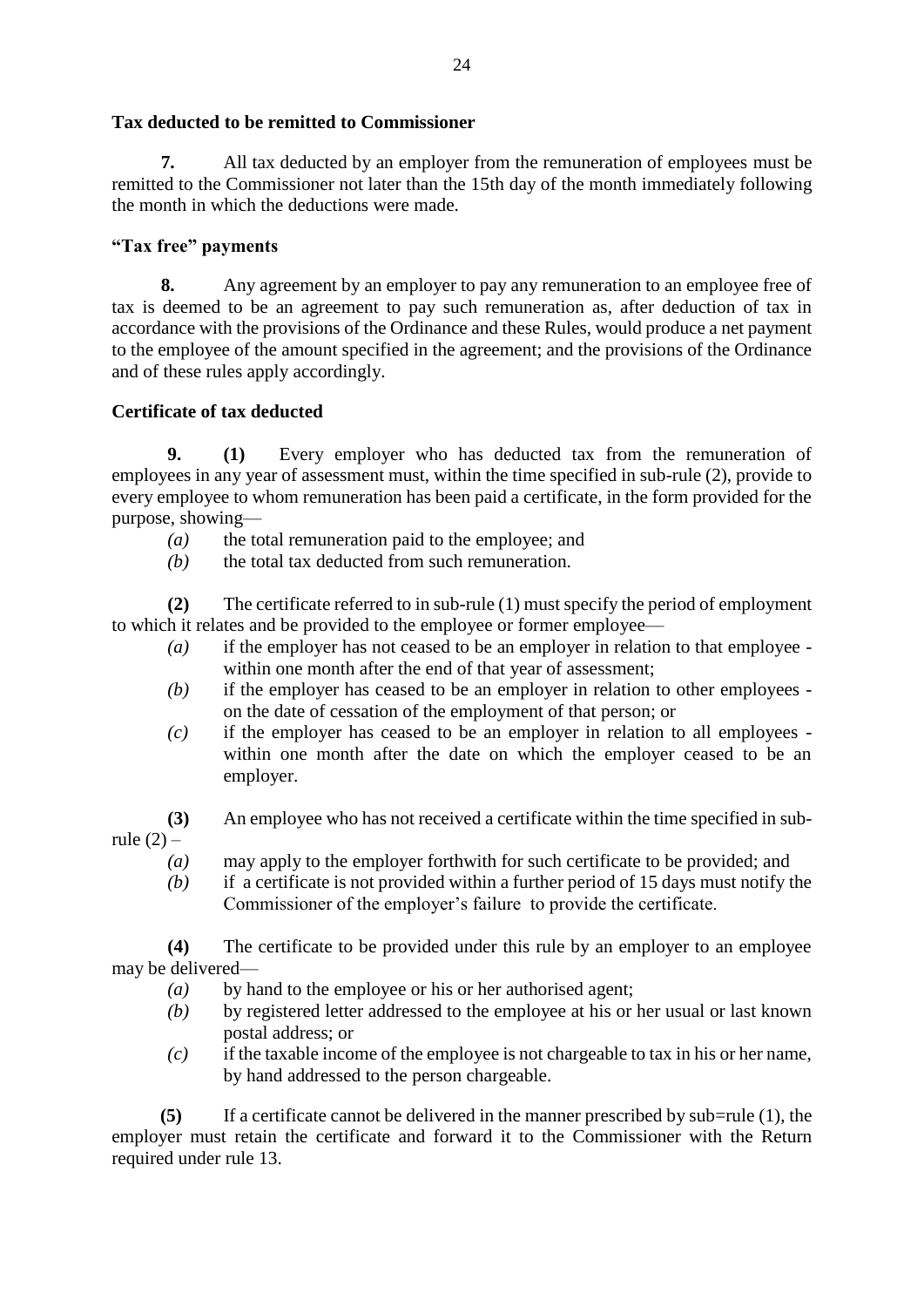**(6)** In addition to the annual certificate referred to in sub-rule (1), on every occasion upon which a payment of remuneration is made to an employee from which tax is deducted under these Rules, the employer must provide to the employee particulars of the total remuneration payable for the pay period and of the amount of tax deducted from it.

#### **Employer's personal liability**

**10. (1)** An employer who fails to deduct any tax under rule 5 is, in addition to any penalty for which the employer might be liable, personally, be liable to pay to the Commissioner within the time specified in rule 7 the amount which the employer has failed to deduct.

**(2)** If an employer pays to the Commissioner the amount of tax which the employer failed to deduct, that amount is deemed to have been deducted under these Rules.

**(3)** These Rules do not prevent the employer recovering from the employee any amount paid to the Commissioner under sub-rule (2).

**(4)** If in relation to any payment of remuneration an employer has failed to deduct tax under rule 5, but the Commissioner is satisfied that the tax deducted under these Rules from earlier or later payments of remuneration is sufficient to meet the amount of tax which the employer has failed to deduct, the Commissioner may absolve the employer from liability under sub-rule (1).

**(5)** If the Commissioner is of the opinion that any amount of tax which has been included on a certificate under rule 9 has not been deducted by the employer with the knowledge and connivance of the employee, the employer and the employee are be jointly and severally liable to pay to the Commissioner the amount which has been not deducted and such amount is recoverable under the Ordinance; but if the Commissioner is satisfied that the employee alone was responsible for the incorrect amount being shown on the certificate under rule 9 the employer is absolved from liability under this sub-rule.

**(6)** If it is proved to the satisfaction of the Commissioner that any amount of tax has been deducted from the remuneration of any employee, notwithstanding that the employer has failed to pay such amount to the Commissioner, no action is to be taken by the Commissioner for the recovery of the amount from that employee.

## **Employers to keep records**

**11.** Every employer must, in respect of each of the employer's employees maintain a record showing in relation to each year of assessment, the amounts of—

*(a)* the remuneration accrued to that employee; and

*(b)* tax deducted from such remuneration,

and such records must be kept available for examination, by the Commissioner as and when required.

#### **Returns to be made by employers**

**12.** Every employer must, when making any payment to the Commissioner under these Rules, provide a return showing the amount of tax deducted and remitted.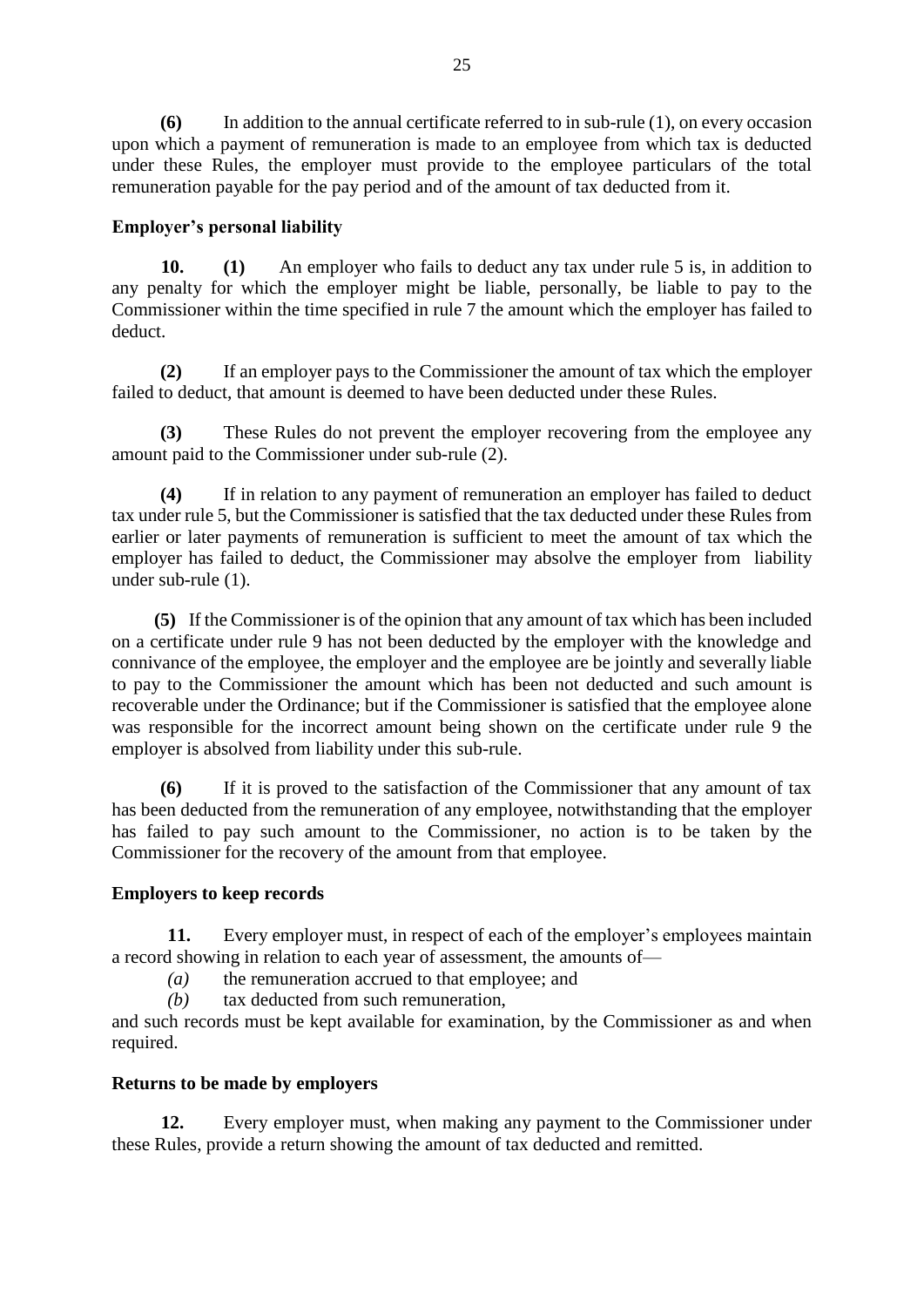#### **Annual returns**

- **13. (1)** Every employer must, in respect of each year of assessment—
- *(a)* within one month after the end of the year; or
- *(b)* if the employer ceased to be an employer during that year, within 15 days after such cessation; or
- *(c)* within any further time the Commissioner allows,

provide to the Commissioner a Return showing the total amount of tax deducted by the employer in respect of all the employer's employees during that year and the total payments of such tax made to the Commissioner.

**(2)** If there is any deficiency between the total amount of tax deducted and total payments of such tax made to the Commissioner, the employer must account to the Commissioner for such deficiency.

#### **INCOME TAX ORDINANCE, 2001**

*\_\_\_\_\_\_\_\_\_\_\_\_\_\_\_\_\_\_\_\_\_\_\_\_\_*

#### **INCOME TAX (DECLARATION OF SECRECY) RULES, 2002** (Section 4)

#### **Citation**

**1.** These Rules may be cited as the Income Tax (Declaration of Secrecy) Rules, 2002.

#### **Prescribed form**

**2.** The declaration required to be made under section 4(1) of the Ordinance must be in the following form—

#### THE INCOME TAX ORDINANCE, 2001 (Section 4)

#### DECLARATION

I ……………………….. hereby declare that I have read and understand the provisions of Section 4 of the Income Tax Ordinance, 2001. In particular, I understand that I must not disclose any information received by me in the course of my duties in connection with Income Tax.

*\_\_\_\_\_\_\_\_\_\_\_\_*

Signed …………………………

Declared before me this ………….day of …………………., 20……. .

………..………………. Commissioner of Oaths

26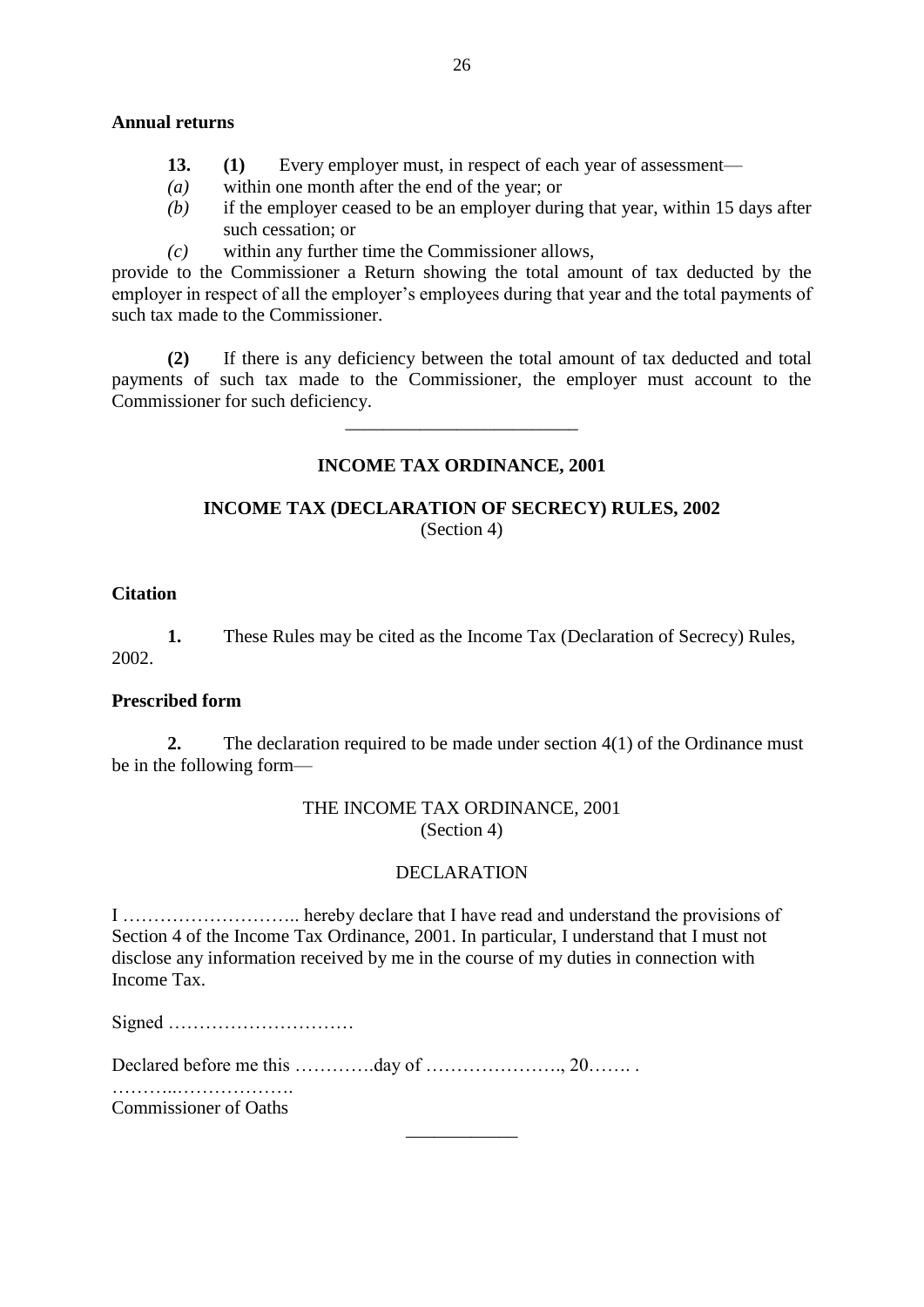#### **INCOME TAX EXTRA-STATUTORY CONCESSION (SHORT TERM BUSINESS VISITORS), 2014**

In exercise of the powers conferred by section  $43(1)(c)$  of the Income Tax Ordinance, 2001, and having been authorised to do so by the Governor, I hereby make and publish the following Extra-Statutory Concession:

#### **Short Term Business Visitors**

Any person visiting Ascension for business purposes for a period of seven days or less, is not liable to pay income tax during such period, provided they hold a valid Short Term Business Permit for such period.

Made this 30th day of July 2014

Ms Catherine Leo Commissioner of Income Tax

#### **INCOME TAX ORDINANCE, 2001**

\_\_\_\_\_\_\_\_\_\_\_\_\_\_\_\_\_\_\_

### **INCOME TAX EXTRA-STATUTORY CONCESSION (SURE SOUTH ATLANTIC LTD), 2014**

In exercise of the powers conferred by section  $43(1)(c)$  of the Income Tax Ordinance, 2001, and having been authorised to do so by the Governor, I hereby make and publish the following Extra-Statutory Concession:

#### **Sure South Atlantic Ltd (+247 Project)**

Profits accruing to Sure South Atlantic Ltd from the "+247 World One Number" business project are not to be considered to be part of Sure South Atlantic Ltd's taxable income for as many years of assessment as the "+247 agreement" between Ascension Island Government and Sure South Atlantic Ltd subsists.

*\_\_\_\_\_\_\_\_\_\_\_\_\_\_\_\_\_\_\_\_\_\_\_\_*

Made this 25th day of September 2014

Ms Catherine Leo Commissioner of Income Tax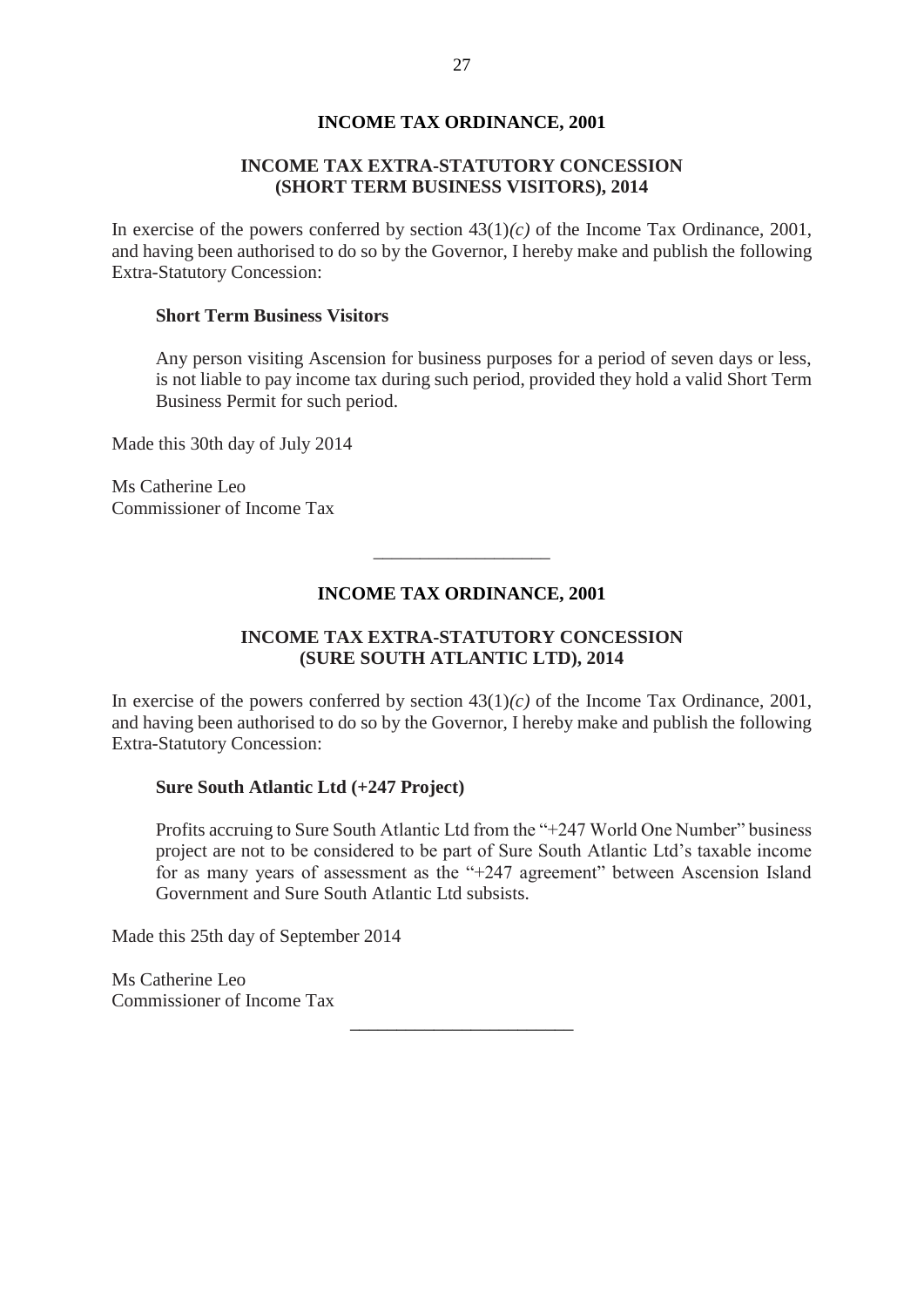#### **INCOME TAX RATES AND ALLOWANCES (ASCENSION), 2016**

(Sections  $5(3)$  and  $7(3)$ )

By virtue of sections 5(3) and 7(3) of the Income Tax Ordinance, 2001, the Governor has approved the rates of taxes and amounts of allowances for Ascension as set out in the Schedule with effect from 1st April 2016 until such time as other rates or amounts are approved.

### **SCHEDULE**

1. The rates of tax payable by a taxpayer in each year of assessment in respect of the chargeable income of such taxpayer are as follows:

| Persons other than companies <sup>2</sup>                                                                                                                | (i) 15% on the first £4,000 of such<br>chargeable income; and<br>(ii) 27% on the remainder of such<br>chargeable income;                                                                             |
|----------------------------------------------------------------------------------------------------------------------------------------------------------|------------------------------------------------------------------------------------------------------------------------------------------------------------------------------------------------------|
| In the case of the following<br>companies: $3$<br>(a) Interserve Defence Ltd;<br>(b) Babcock International Group;<br>and<br>(c) Sure South Atlantic Ltd; | (i) 20% of the chargeable income of<br>such company for the year of<br>assessment commencing on 1st<br>April 2016; and<br>(ii) 19% of the chargeable income for<br>any subsequent year of assessment |
| In the case of any other company                                                                                                                         | $0\%$                                                                                                                                                                                                |

2. The amounts of the allowances under section 7(3) of the Ordinance are as follows:

| Allowance A | £3,500                             |
|-------------|------------------------------------|
| Allowance B | $\pounds 300$ for the first child  |
|             | $\pounds$ 200 for the second child |
|             | £75 for each subsequent child      |
| Allowance C | £200                               |

**\_\_\_\_\_\_\_\_\_\_\_\_\_\_\_\_\_\_\_\_\_\_\_\_\_**

1

<sup>2</sup> *Rates of tax for persons other than companies replaced by G.N. No. 34 of 17 March 2022 with effect from 1 April 2022*

<sup>3</sup> *Rates of tax for companies replaced by G.N. No. 136 of 22 July 2019 for years of assessment ending on or after 31 March 2020.*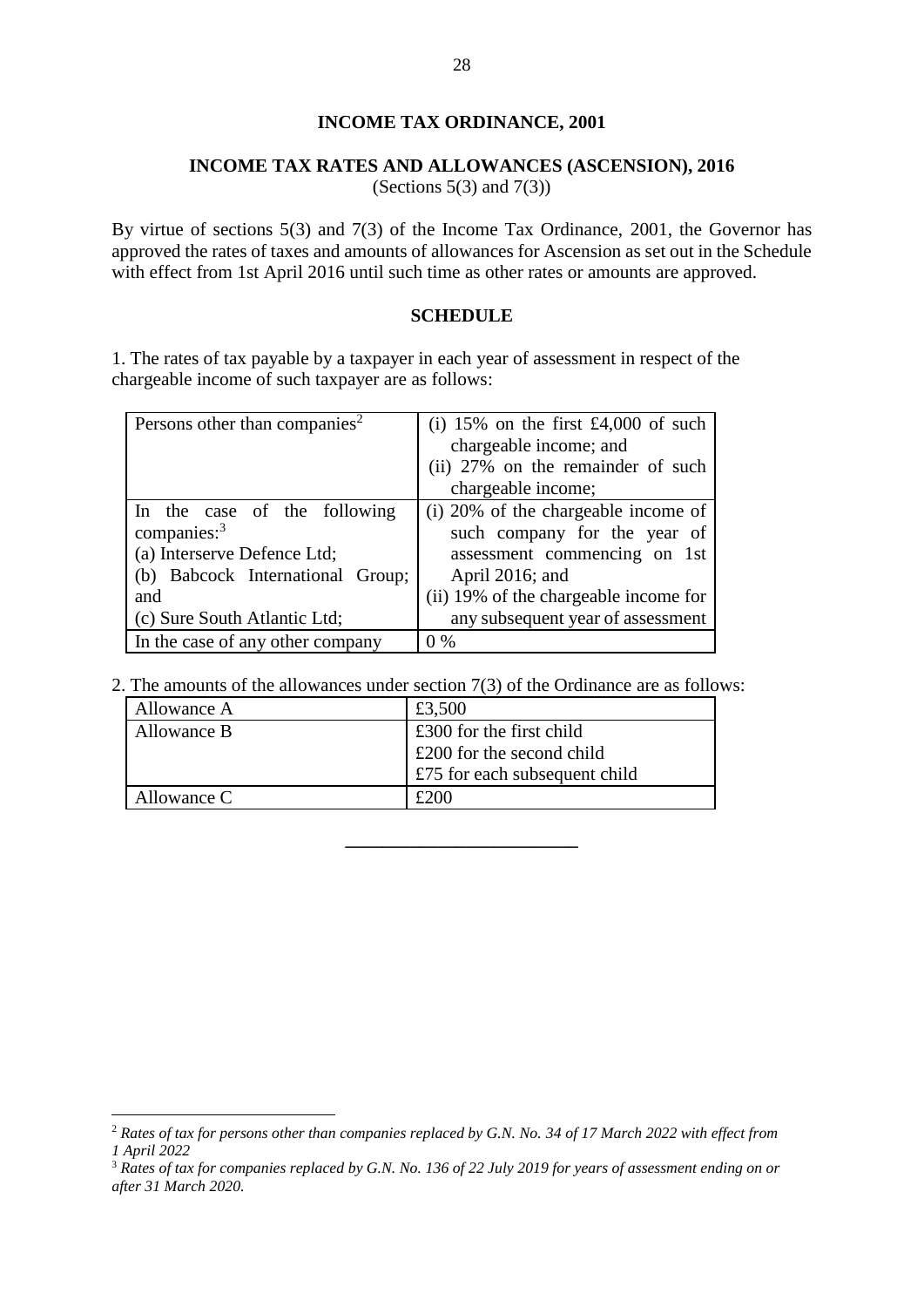#### **INCOME TAX RATES OF COMPANIES (ASCENSION) 2019**

*(Gazette Notice No. 136 of 22 July 2019)*

By virtue of section 5(3) of the Income Tax Ordinance, 2001, the following rates of taxes for companies are approved for Ascension:

| In the case of the following companies: $4$<br>(a) Interserve Defence Ltd;<br>(b) Babcock International Group;<br>(c) Sure South Atlantic Ltd;<br>(d) Encompass Digital Media; and<br>(e) Seafish Chandlery Ltd | 19% of the chargeable income of such<br>company |
|-----------------------------------------------------------------------------------------------------------------------------------------------------------------------------------------------------------------|-------------------------------------------------|
| In the case of any other company                                                                                                                                                                                | $0\%$                                           |

These rates apply for years of assessment of companies ending on or after 31 March 2020 and replace the rates for companies as published on 31 March 2016 in Legal Notice A1 of 2016.

\_\_\_\_\_\_\_\_\_\_\_\_\_\_\_\_\_\_\_\_\_\_\_\_\_\_

<u>.</u>

<sup>4</sup> *Rates of tax for companies replaced by G.N. No. 34 of 17 March 2022 for years of assessment ending on or after 1 April 2022*